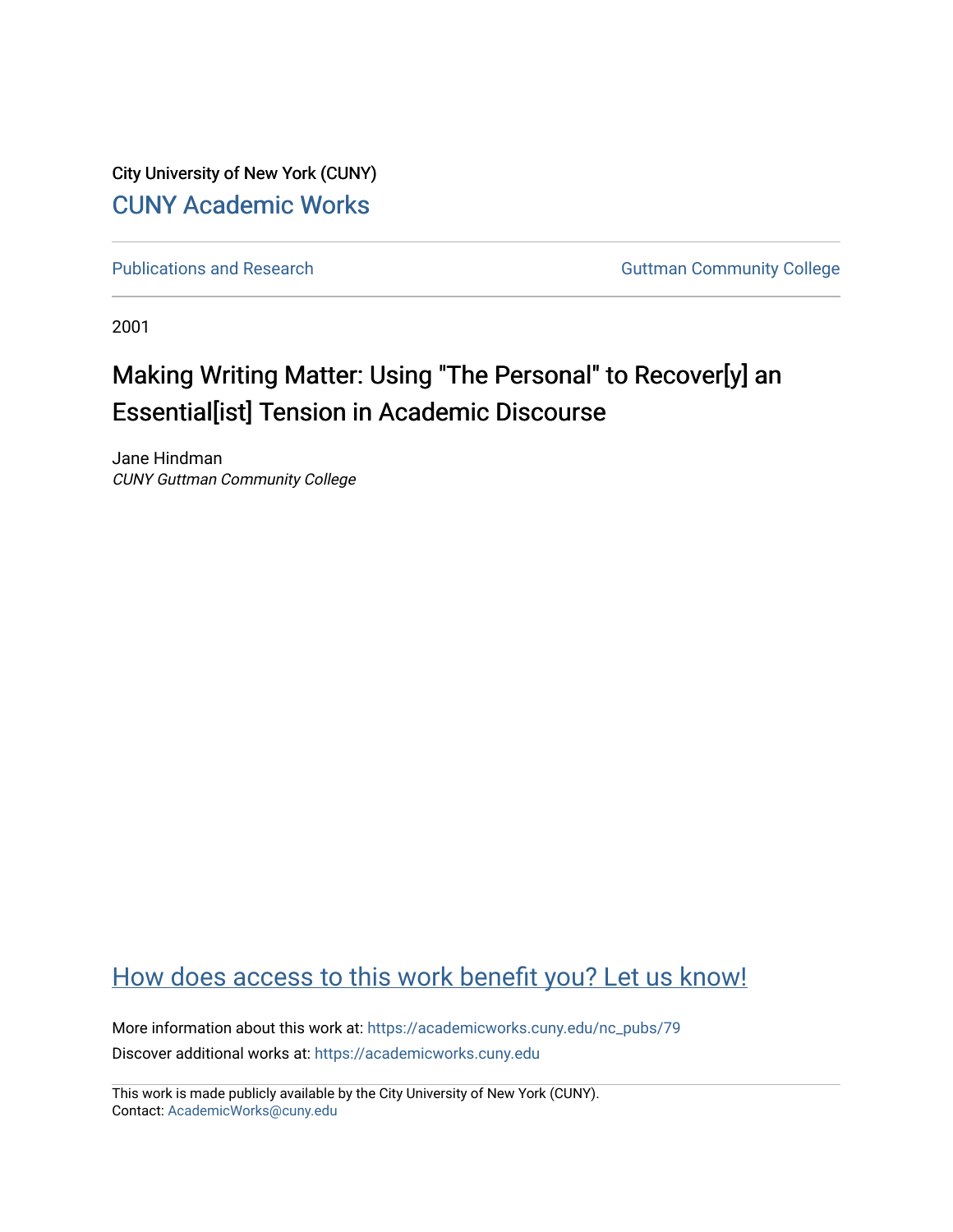# Making Writing Matter: Using "the Personal" to Recover[y] an Essential[ist] Tension in Academic Discourse

Jane E. Hindman

 n the search for the means to re-introduce human agency and difference into academic discourse and knowledge claims, several of us who profess English studies have made a pitch for a vision of academic writing that can in Richard Miller's words—provide "the very thing the academy is currently most in need of: a technology for producing and sustaining the hope that tomorrow will be better than today" (285). Constructing such a hopeful professional discourse requires substantial revision of our current professional discursive practices, how ever. While not an advocate of personal writing per se, cultural critic Wlad Godzich argues for a revision of our professional practices when he urges us to remember that "[k]nowledge must surrender its global pretensions. Its reach is always limited to its loci and condition of emergence, what Geertz calls the local .... It must not serve as an instrument of domination; in fact, it must renounce mastery as such" (266). Patricia Bizzell eloquently promotes the pedagogical implications of such a vision of professional knowledge when she asks us to accept "the authority created by collective discursive exchange and its truths as provisionally binding" so that "we might imagine the public function of the intellectual as precisely rhetorical: our task is to aid everyone in our academic community, and in our national community, to share a discourse" (261-62). The search for local knowledge and a shared, more hopeful discourse has rekindled interest in the rhetorical as well as material authority of ideologies, in various forms of writing collected under that overdetermined ru bric "the personal."

Many, however, object-sometimes strenuously-to proposals that academics use "the personal" as a way to renounce mastery and share a common discourse. Historically, scholars have submitted to the discipline's view of the self as an un authorized subject; we have been trained to see authors' revelations of their personal lives as self-indulgent at worst, irrelevant at best. Joseph Harris epitomizes this per spective when he declares that there is "something peculiar in downplaying a sense of 'mastery' through calling attention to one's self' (52). The disciplined see some-

College English, Volume 64, Number 1, September 2001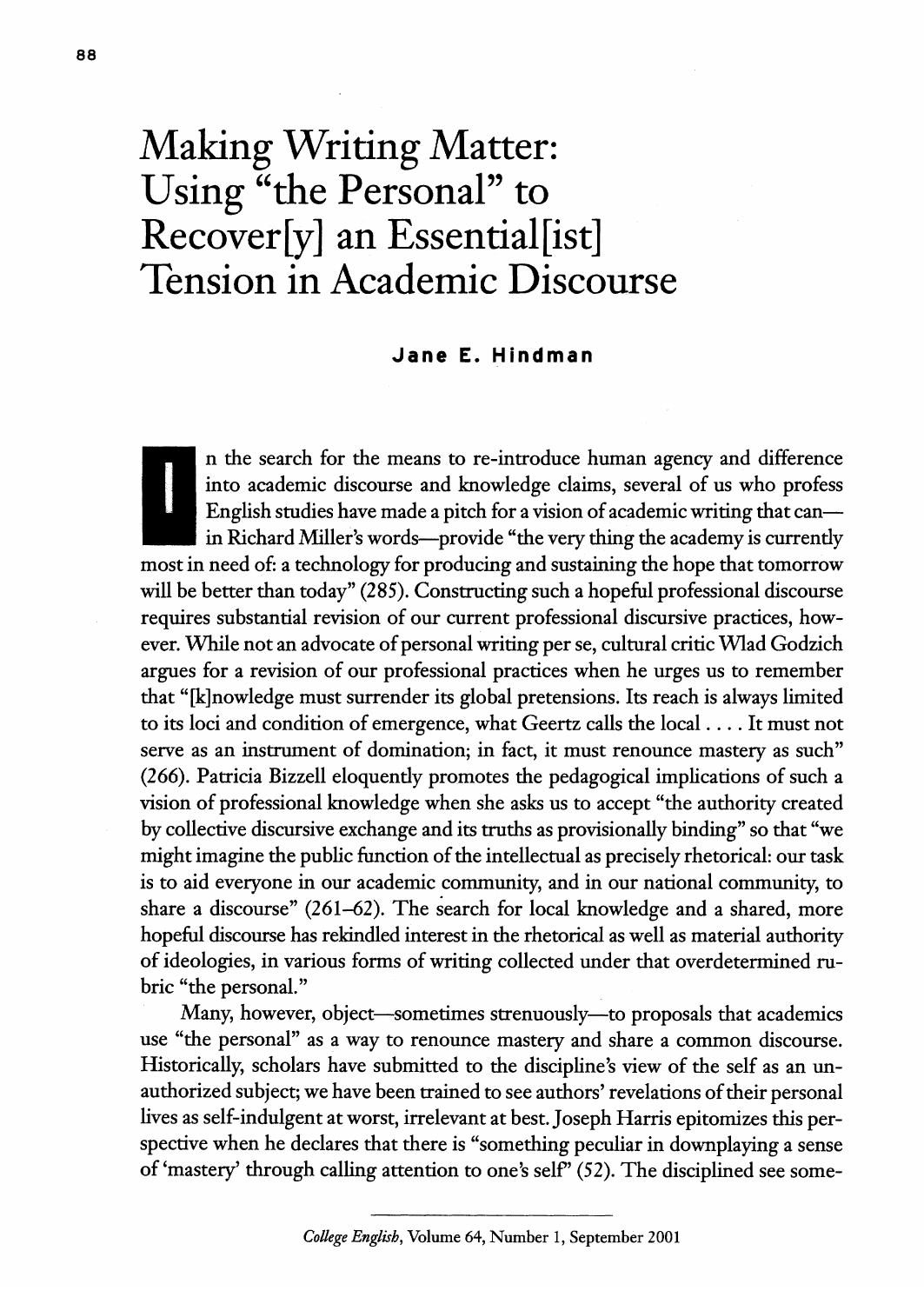thing natural in discursive gestures to the methods, subject[ivitie]s, territories, genres, structures and stylistic conventions of our discipline. "The briskness, clarity and self-effacement of academic prose can be seen," Harris claims, "not simply as a sur render to the logic of patriarchy but also as a kind of deference, as a desire not to impose too much on one's readers" (51).

 Needless to say, this view of academic discourse is not popular among scholars whose professional and personal aims are to end oppression. They may argue that such professional reproduction of what Clifford Geertz has called "author-evacu ated prose" misrecognizes the events of our daily lives because it willfully ignores the social construction of our experiences, our knowledge, even our very bodies, and likewise dispenses with the material aspects of composing and revising our lives. Thus proponents of discourse that challenges oppression contend that such discur sive conventions as those of academic literacy maintain authoritarian inscriptions of self, knowledge, and power. For instance-and following Nancy Miller's and Judith Butler's feminist critiques of institutional discourse and agency-Andrea Lunsford realizes that feminists must primarily dedicate their efforts to asserting the discur sive authority they have historically been denied, an authority threatened by postmodern challenges to a monolithic discourse or an autonomous subject. Lunsford subsequently "hope[s] that, working together, feminist rhetoricians can create, en act, and promote alternative forms of agency" and discursive authority (535). As a way to locate such agency, Richard Miller urges us to "excavat[e] bodily responses for material evidence of the ways culture is present in the writer's very act of experi encing the composing process and in the reader's responses to the writer's text" (272-73). Such use of personal visceral responses in professional circumstances, he contends, may help us use our expertise to make writing matter, to make a difference.

Min-Zhan Lu enforces these calls for a revised view of literacy--particularly of readers' responses to texts-and argues for professional reading practices that illu minate rather than mask the oppressive cultural forces inherent in institutional discourse(s). In delineating what is "at the heart of critical affirmation," her term for revised literate practices, Lu also outlines what is crucial to authorizing the per sonal: "the tension between individual agency and collective goals of ending oppres sion." I would additionally define this tension as the conflict between opposing conceptions of an expressivist, autobiographical self whose autonomy creates coher ence out of inchoate experience and a socially constructed self who is always already constrained by the conventions of discourse. I argue that by refusing to delimit this conflict as a binary opposition that must be resolved, by instead holding that ten sion, we can critically, professionally affirm both the social basis of our professional discourse and our material agency as individual writers. Lu's essay itself enacts this critical affirmation by demonstrating how neither postmodern theories of multiple positionalities nor utopian notions of collective interests served her ends.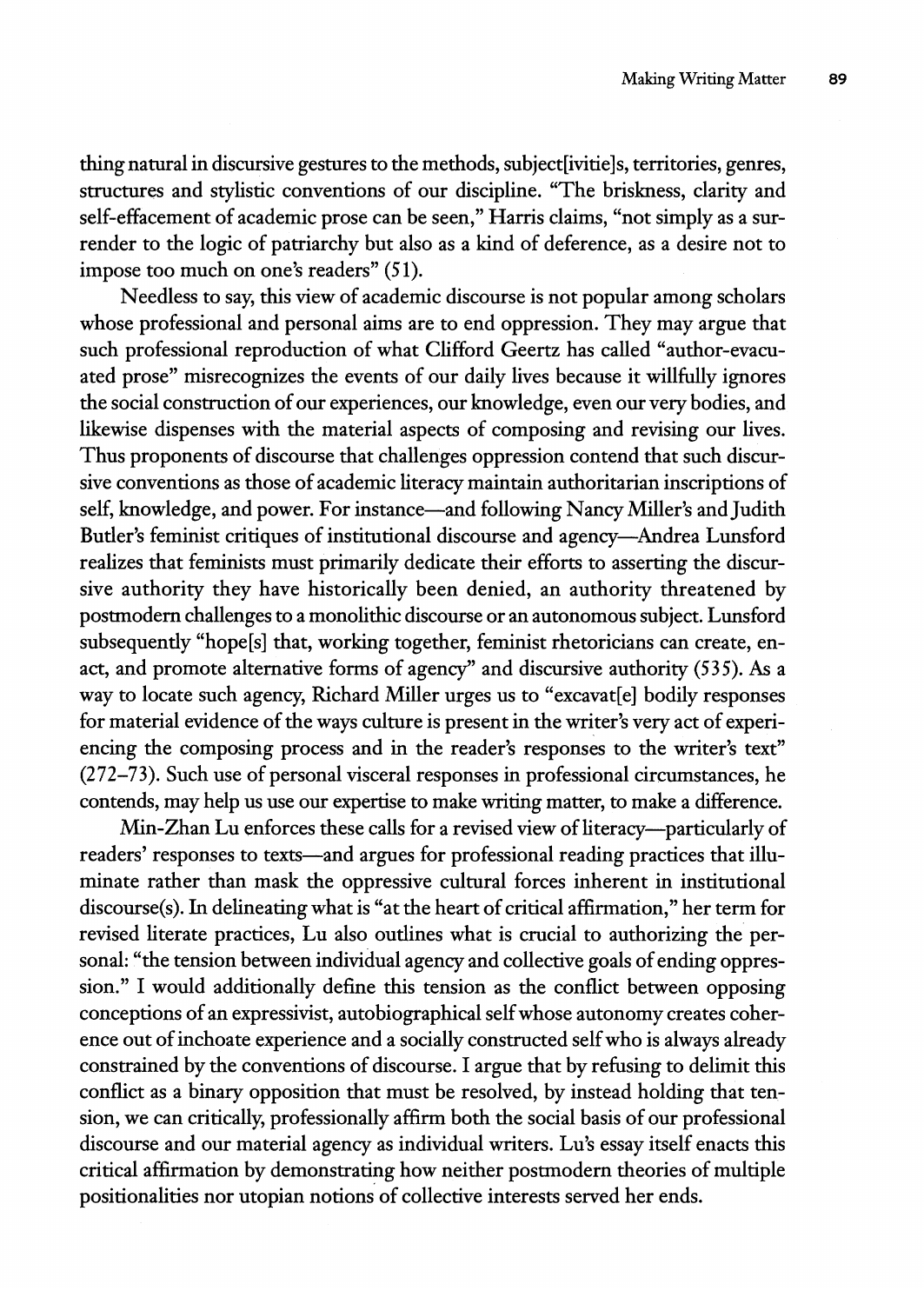No, no, no. This is not the way to make things clear I'm already fogging up the issue with jargon like "agency" and "subject *fivitie]s"* and "critical affirmation." And this way that I'm thinking I'm so clever by using "matter" to mean something it doesn't really mean: what's up with that? I can't get what I'm talking about any more. What is my point here? I'm so concerned with getting in the right sources that I can't get in what I want to say. Can't I keep this simple? Start over

 My name's JaneE and I'm an alcoholic. My sobriety date is January 1, 1987. I'm glad to be here today. As I understand the topic, the issue we're discussing is what makes someone "really" an alcoholic. Is it the word, the label, or is it some thing in her? How can you tell the difference? I heard the previous speaker trying to decipher two options. On the one hand, she wonders whether my-whether anyone's-acceptance of the label "alcoholic" stems from being brainwashed by all the talk about becoming a part of and learning to tell my story like other drunks do. If it does, then I'm not "really" an alcoholic at all, I "became" a drunk only because of words and in response to pressure to do "the program" right. Thus, I could "unbecome" a drunk if I just had the nerve or the imagination to break away from what you guys tell me I am from your words. On the other hand, it could be that my status as a drunk doesn't depend at all on what you say I am or even what I say I am, but on something that exists inside me, something that's there whether I recognize it or not, something that's in all of us who are alcoholic. If that's true, then no matter what, I always have been and am always going to be "really" an alcoholic and it doesn't much matter if I call myself that or not. So am I really a drunk or did you guys just convince me that I am?

 Well. This can surely look like a dilemma. But on the other hand, I could just say to the speaker(s) who raised the question, "What difference does it make what the answer is? If you think you're not really a drunk, then go drink again and find out for yourself whether or not you're powerless over alcohol. If you're not, then lucky you. If you are, then come back here and we'll still be sitting here talking about how to stay sober." But such a simple answer is not what you're looking for when you're compelled to ask these sorts of questions; the simplicity only makes sense if and when you've already resolved the issue. I know that I've spent lots of time thinking over this dilemma—feeling really scared about it in fact, terrified that I'll discover something shaky in what I've come to trust as the bedrock of my success with recovery. I'm afraid to trust other people's stories of who I am and what I'm like. So I'll try not to be glib and instead say this: for me though I can't speak for anyone else here-both of those things are true. And they're both not true. It doesn't work just one way.

 Absolutely it's true that I "became" an alcoholic when I entered these rooms: when I listened to all your stories and I read your book, things in my life that used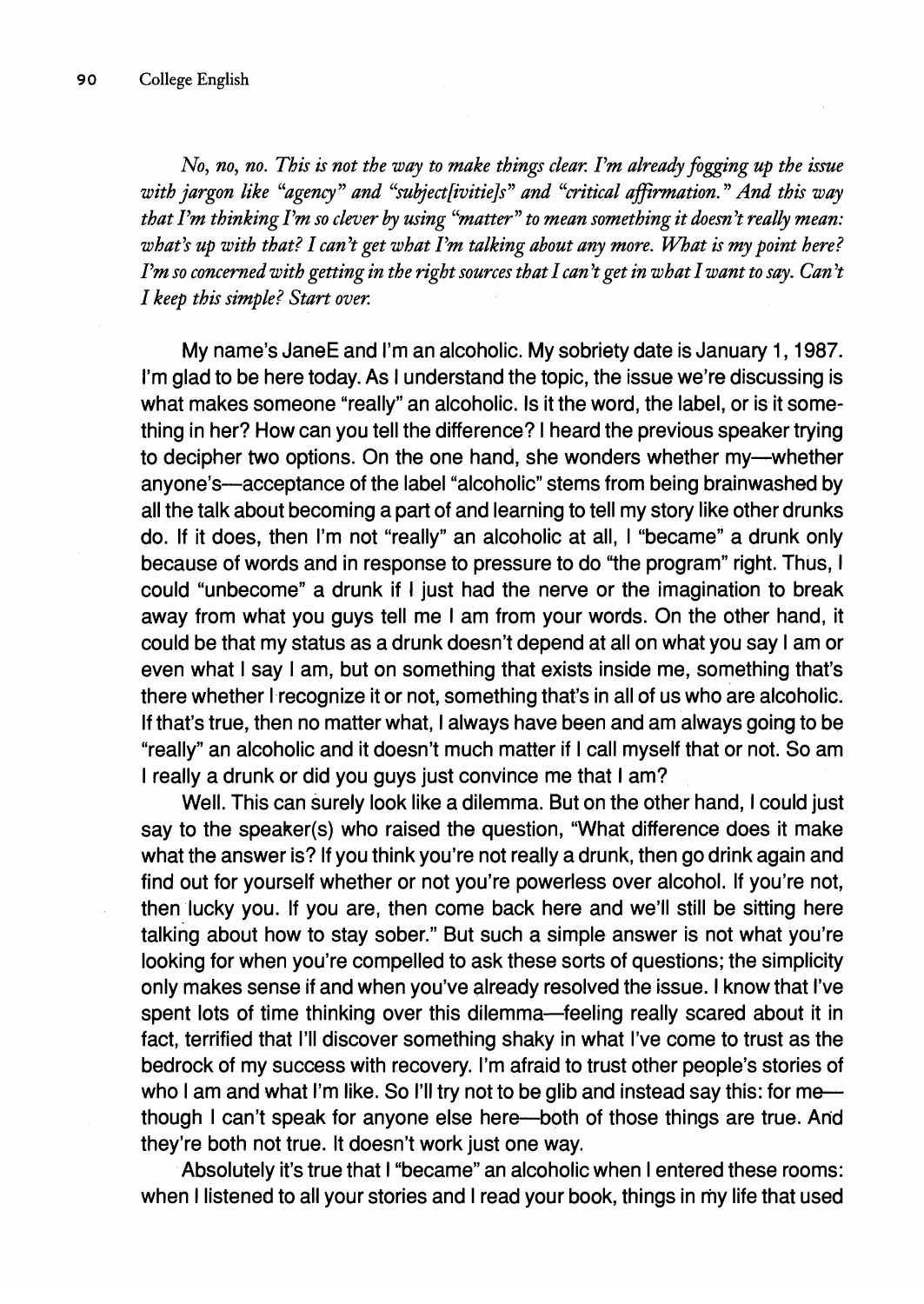to seem incomprehensible started to make sense because you showed me how to see them in the framework of alcoholism. It's true that the story I used to tell myself about my life was quite different before I "became" an alcoholic: I told myself-and anyone else who would listen---that it was everybody else's fault or just bad luck that I got arrested so often; that I was perpetually in debt and missed work as often as not; that I was estranged from my family and had a boyfriend who beat me up; that I'd dropped out of graduate school and-despite having two masters degrees-could only find work as a secretary. It's true that when you all told me that you'd had similar problems and that alcoholism was at the root of them, you provided a different explanation for my motives and choices. When you showed me how to use writing an inventory as a tool for taking re sponsibility for my resentments and my choices, the way I told my life story changed too. So it is true that you "brainwashed" me into making myself in your image when I didn't see myself like that before.

 But it's also not true. I didn't become an alcoholic only when or because I heard your words. I knew I was an alcoholic long before I said the words. When I was 21 I visited a friend in detox, read the "Signs of Alcoholism" chart on the wall, and answered yes to well over half the questions. You weren't telling me what to say then; nobody was. Then at age 27 I was diagnosed with scar tissue on my liver. You all didn't talk me into that; I didn't even know you then. During the last four years of my drinking career I originated eight car wrecks, three DUI arrests, and thousands of dollars in civic fines and lawyer fees. I blacked out virtually every time I drank even if there were days, even weeks, in between my drinking episodes. Would that those realities had been created by your words only. But they weren't. And so I have no doubt that I "really" belong here.

 And yet your words do create reality. This I truly believe. The first time I came into these rooms and said out loud "I'm JaneE and I'm an alcoholic," my life and my reality changed—for the better and, I hope, for good—one day at a time. If, as the speaker fears, that belief in your words isn't "real," oh well: I'm willing to keep acting as if it's real because it helps me to live and it keeps me from killing myself (or you) on the freeway. And it sure does beat getting arrested.

 Okay, now I get it. It's the "what-if-everything-I-believe-all-turns-out-to-be-propa ganda"fear thing, right? It's the mind/body problem made current. It's my personal version of the "do I have an essential self?" or "am I 'just' a product of what society's words made me?" debate. But what does my version have to do with College English? Why should those readers care about my alcoholism?

 In addition to being JaneE and an alcoholic, I'm also Dr. Hindman, a feminist academic, a rhetorician, an associate professor in a department of Rhetoric and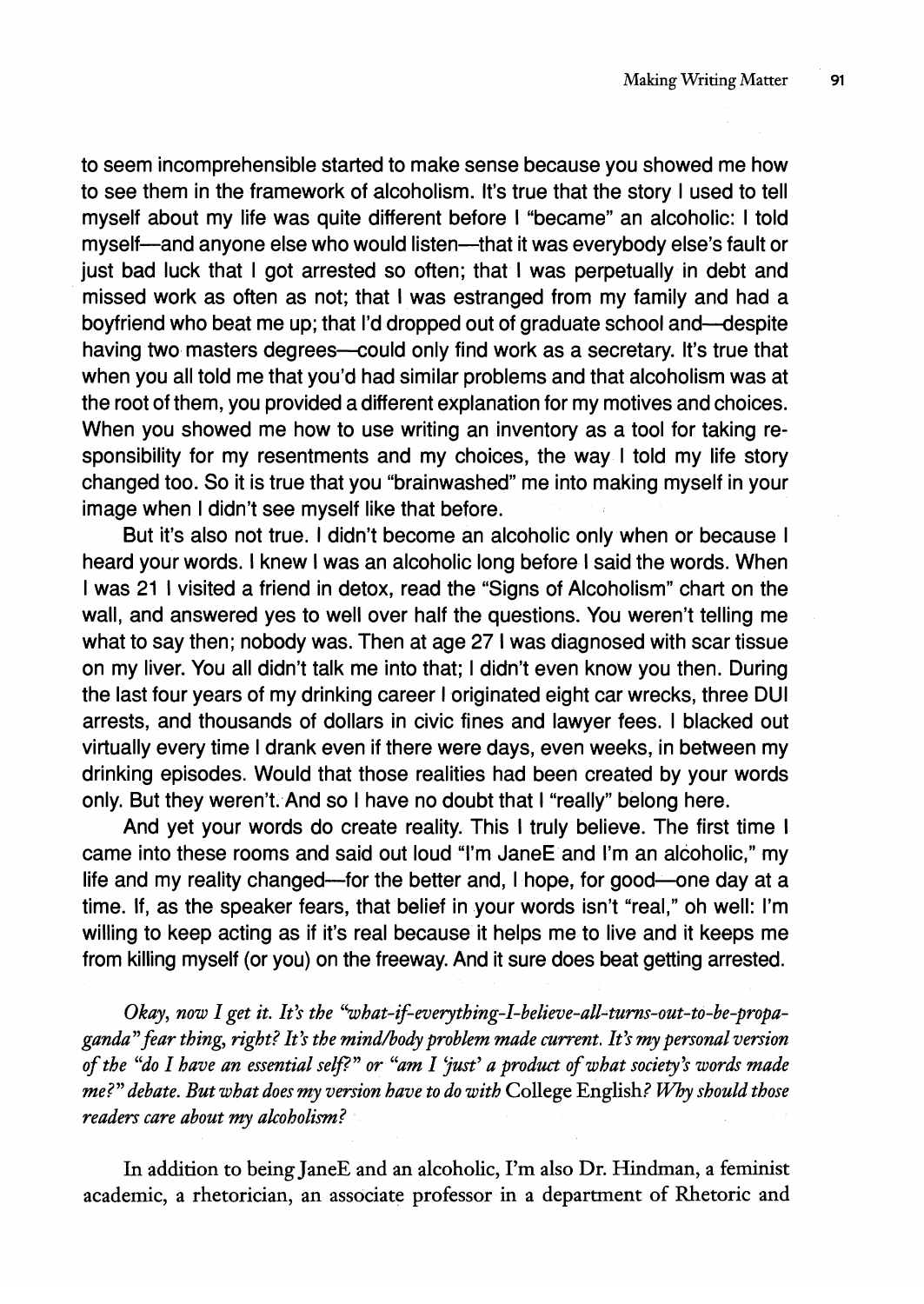Writing Studies, an advocate of at least some of the versions of "the personal" that English studies has witnessed of late. What I want to consider here is this important question: in what ways can personal writing illuminate the theory and practice of teaching composition? At least initially, I am not concerned with students' "per sonal" writing but with our own. My purpose in these pages is to demonstrate a process for composing a (fleeting) self and a (professional) life that can make our disciplinary writing matter. I use "making writing matter" in several senses: in Foucault's sense of resisting the institutional will to truth by restoring to discourse its character as a material, local event; in Richard Miller's sense of creating "a tech nology for producing and sustaining the hope that tomorrow will be better than today" (285); in the commonplace sense of having use or relevance and thus making a difference; in the specialized Marxist/feminist sense of making a difference and therefore mattering in our articulations of the experience of the Other, the object not the usual subject of conventional discursive gestures.

To that end I will consider—as I have been doing—how my personal experi ence with alcoholism and with the discourse of recovery demonstrates to me the futility-indeed, the conceit-of trying to dispel the tension between competing versions of how the self is constructed. I'll also consider how I learned to write in/for recovery; how much that writing mattered (literally and figuratively) to me, how it has affected my professional writing. This type of personal writing, one I have else where called "embodied rhetoric," thus offers lessons for composing a better life. For me, that better life also has meant not just better living through sobriety but also better teaching, better thinking, better writing.

 As you may have guessed, my personal and my professional life often fold into one another. When during the third year of my sobriety I went back to school to get my doctorate in Rhetoric and Composition, I spent lots of hours reading and writing and thinking about how language works. When I went to AA meet ings, I'd analyze that discourse just as I did when I went to the movies or the sorority dinner or the zoo. I thought about how as a newcomer I'd learned the routinized patterns of sharing that the others used, about the ways I had learned to arrange the details of my life when I told my story to the group and to recog nize the new turning points and climaxes that "came forward" when I told even myself what it all meant. At school I noticed a change in my teaching, a shift from my telling my students what they should do when they wrote to my sharing with them my own "experience, strength and hope" with the writing process. I used "I" more and "you" less, especially when I conferenced or read their reflection essays.

 Once I even "came out" to a class when a group's presentation on The Bluest Eye concerned the issue of alcoholism. The presenters asked the rest of the class to take the "Warning Signs of Alcoholism" test and we obliged. Worry-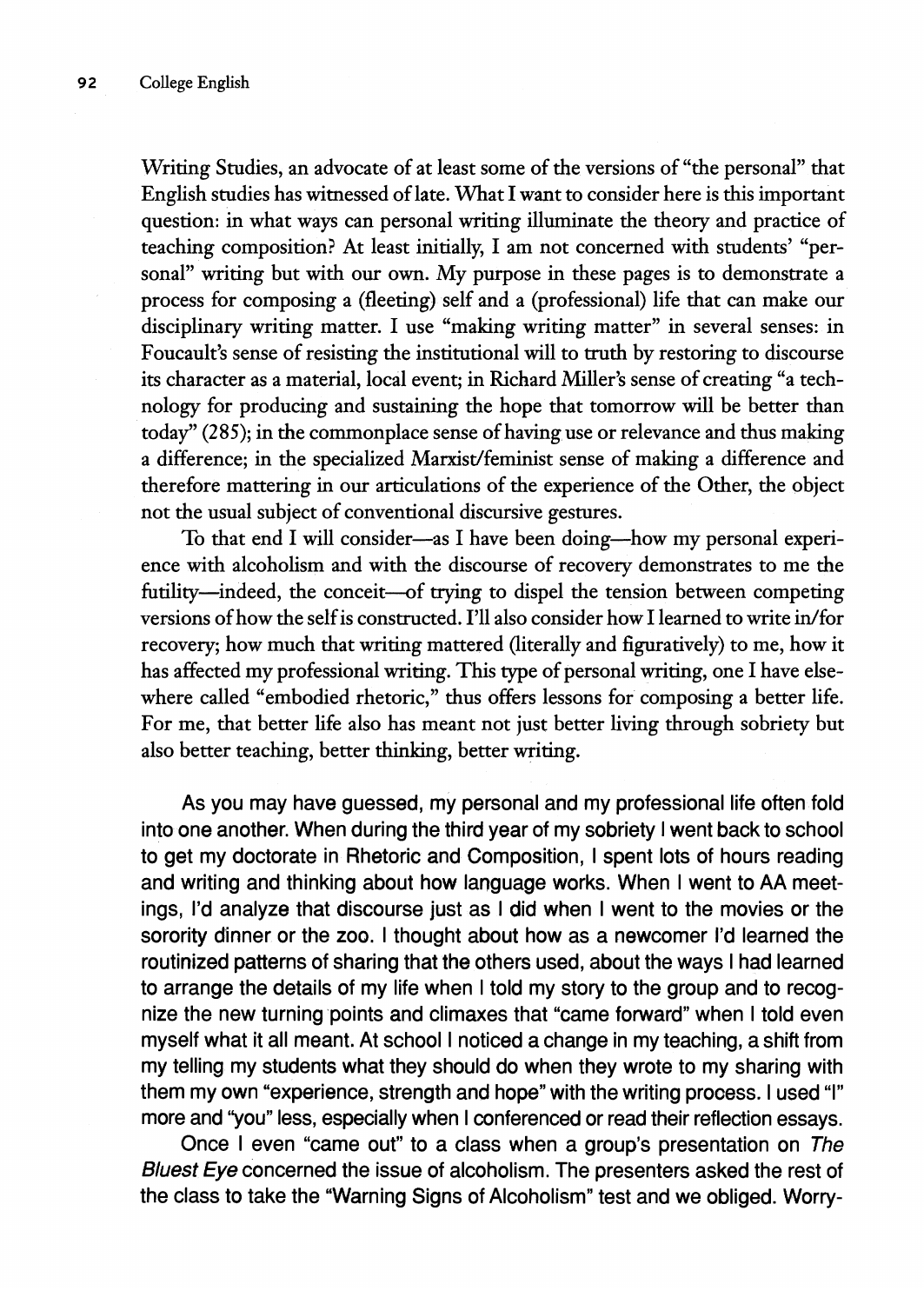ing aloud that he'd answered several questions with "yes," one of the students took another's advice to "Ask the teacher what her answers were. She'll know what's a normal number." I told them that I was certainly not a good yardstick of normalcy in this context since I knew I was an alcoholic but hadn't had a drink in several years. "If you have as many 'yes' answers as I do," I said, "You could be doomed." They said "Wow" and then we continued with the group's presenta tion. No big deal. Several more students than usual wrote their research papers on topics related to alcoholism; one guy even approached me to say he'd seen me at a meeting years before, had been sponsored by a friend of mine, had gone back out. A few days later I saw him at the meeting I told him I attended regularly; he became a regular too. That made "coming out" with my personal life to my students more than worthwhile, I think, but I've never again found a reason to do so in class.

I have-clearly-found reason to do so in other professional settings, how ever. The most disturbing to date was an MLA convention several years ago. At that time, I was a fourth-year graduate student only days away from her seventh AA birthday, and thus was drawn to a panel promising to consider the power of various "marginalized discourses": butch and fem coming out stories, incest sur vivor stories, and AA recovery stories, which would reveal, the presentation's title claimed, "the alcoholic epistemology." The young woman presenting this latter paper argued that the discourse of AA (represented, she said, by the Big Book and the stories told at AA meetings) imposes an epistemology and an identity on AA members that didn't exist before. In other words, she claimed, AA members adopt what she defined as the AA "master narrative," accept the defi nition that that narrative gives, and then alter their stories of their lives in order to adhere to that definition. If not for the discourse of AA, she implied, alcoholics would not know themselves as alcoholics.

 A long-term member of the AA community myself, someone whose life had been transformed by that "master narrative," I naturally resented the implication that I had been duped into accepting an identity imposed by an oppressive dis course. Longing to shout "This is total bullshit!" from the front row, I resorted to furiously scribbling my objections in the margins of my program, planning the questions I'd fire at her afterwards. I most wanted to ask "What makes you so interested in the language of AA? What's at stake for you in this research?" But I never did get to that question.

 I was able to ask the presenter if she knew of a book by ChuckC. called A New Pair of Glasses. She did not. In her answer she was quick to volunteer that she was not a member of AA. I told her—and the audience—that in my experi ence Chuck C's book was very popular among AA's, that she might benefit from reviewing it since-as its title indicates-it probes and applies the "new vision"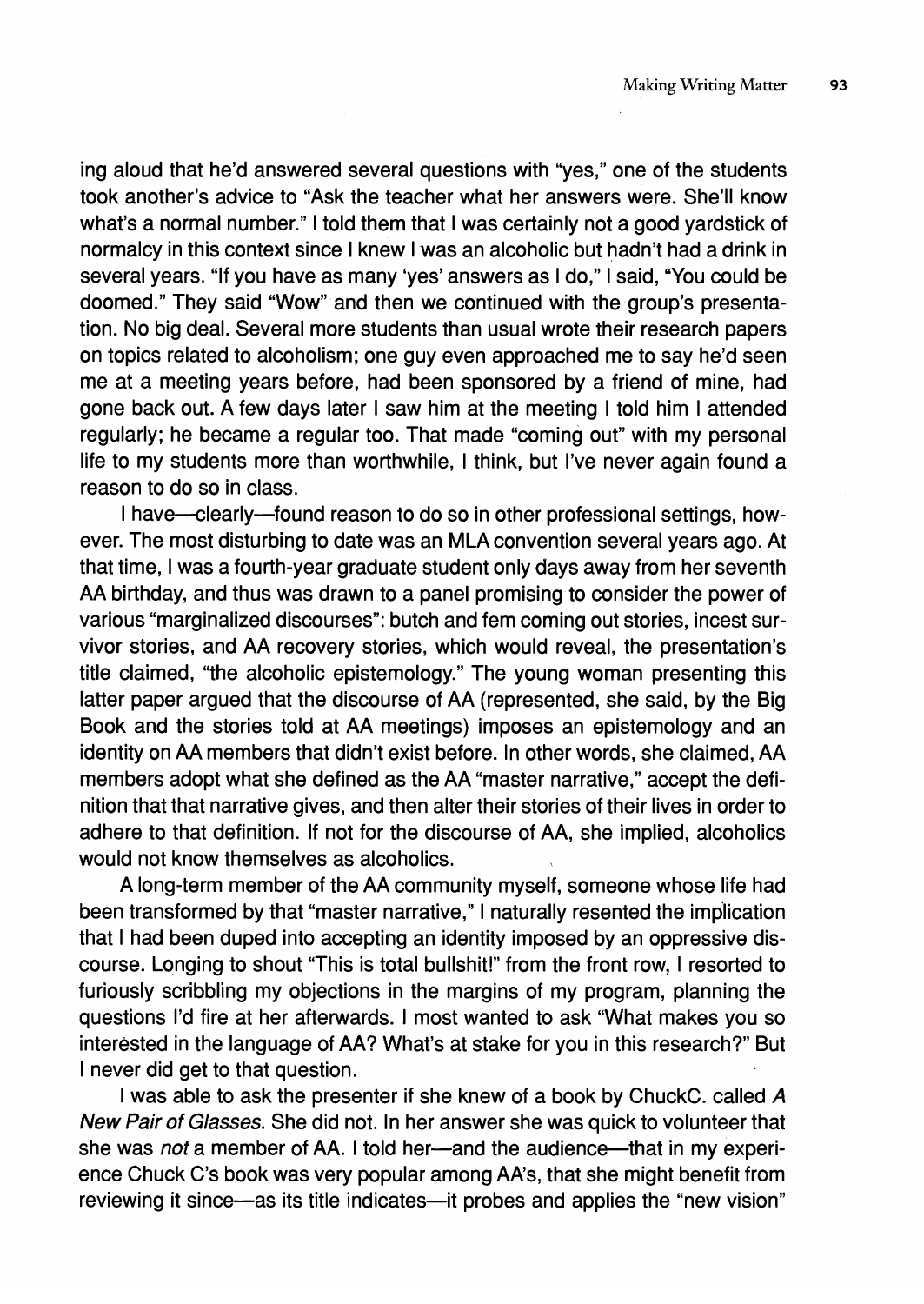metaphor for recovery that the presenter claimed to have "uncovered" and of which, she implied, AA members were unaware. The session chair quickly called on someone else.

 I (im)patiently raised my hand again and waited until given a second chance to ask a question. I began by saying "I'm curious about your view of what's at stake for you in analyzing AA's language" but at that point the session chair--- an older man who, I sensed, was the young woman's graduate advisor or mentor jumped up to cut off my question and any answer the presenter might have had. He broke into academic smokescreen-nebulous, generic verbiage about dis cursive location of identity construction which included a sufficient number of multi-syllabic buzz words to dissuade further questions and use up the remain ing time.

 I left the session unconvinced to say the least, ticked that I'd been cut off, and righteously indignant. "What crap!" I thought to myself. "These friggin" aca demics think they know everything. Who does she think she is to say she knows AA better than the people in it? Wait till she hears what I have to say about this."

 Now here was clearly a case in which I had something at stake in writing an academic paper. Here was a way that my personal experience could help me make a professional argument. And did I ever want to make it! Even if it took years to figure out how to prove what I had immediately known, I was not to be deterred. Even when I discovered that I could not in good faith use the presenter's name without her permission, I refused to be daunted: I found other inscriptions of points of view similar to hers, namely Robyn R. Warhol's and Helena Michie's "Twelve-Step Tele ology: Narratives of Recovery/Recovery as Narrative." I was determined to prove these perspectives of AA wrong. I wanted to use-in typical academic fashion--my superior analytical skills to prove that others' academic analyses are total[izing] crap. I had several options for doing that, I was sure.

 For instance, I could enable and evidence my "higher" perspective by following through on the gesture I had initiated at the MLA conference, that is, I could intro duce other, better textual sites than those my opponents use and demonstrate how those sites contradict my opponents' arguments. In this regard, I would point out, for instance, the MLA presenter's claim to have extrapolated her poetics from the stories and the "literature" of AA, even though the only text she referred to was Alcoholics Anonymous, otherwise known as "the Big Book." While that book is cer tainly central to AA epistemology, it is by no means the only text that members rely on, regularly cite, and consider authoritative. Nonetheless, even the Big Book con cedes in its description of the "miracle of healing" that helped the third member of AA (and by implication any future member) that "its [the healing miracle's] elements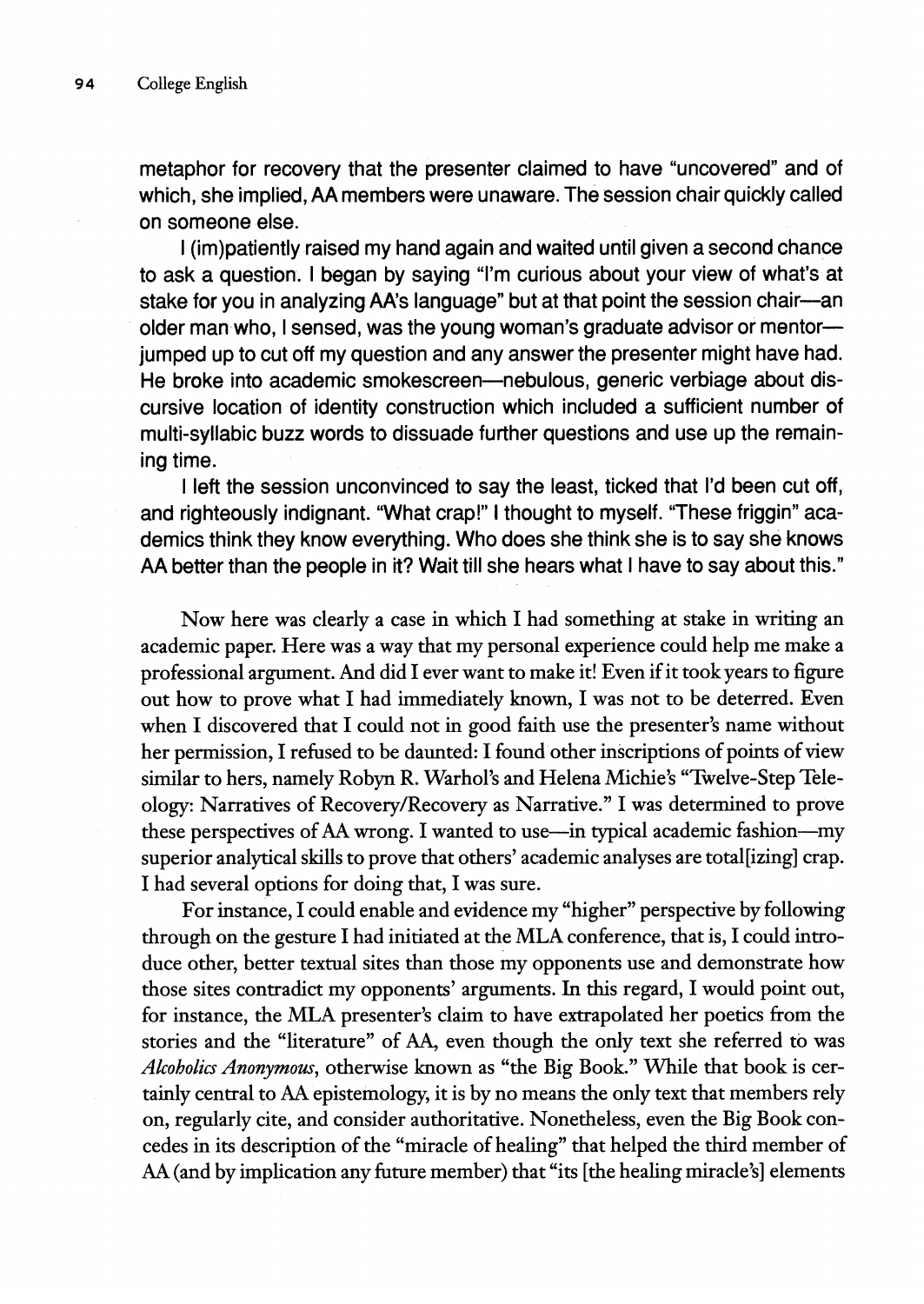are simple. Circumstances made him willing to believe" in a higher power and a new way of life (57). Those elements do not sound like the groundwork for a foundationalist epistemology to me.

 Similarly, I would continue in my demonstration of the inferior textual interpretation[s] of my opponents, Warhol and Michie's perspective on recovery discourse is founded entirely on the "[t]he AA 'story,' as a discursive form," an AA's story being the narrative version of her life story that AA tells (327). Warhol and Michie's examination of this form "raise[s] the issue of difference, questioning the place of individualism and diversity in that narrative" (332). Their "goal is to iden tify the teleology of the Twelve Steps, and ... to consider what it says to and about the culture's need to uphold the fiction of the unified subject" (332).

 These two authors rightfully identify the practice of telling one's story as im portant to recovery discourse; however, it is by no means the only, nor even neces sarily the primary, form of recovery discourse, nor is it synonymous with the Twelve Steps.1 Further, Warhol and Michie's claim that "the discourse of the [AA] master narrative not only erases difference but pathologizes it" is just plain wrong (339). Had those two read more carefully the Twelve Steps and Twelve Traditions volume that they cite, they might have uncovered the following:

The unity of Alcoholic Anonymous is the most cherished quality our Society has... "Does this mean," some will anxiously ask, "that in AA the individual doesn't count for much? Is he to be dominated by his group and swallowed up in it?"

 We may certainly answer this question with a loud "No!" We believe there isn't a fellowship on earth which lavishes more devoted care upon its individual members; surely there is none which more jealously guards the individual's right to think, talk, and act as he wishes. No AA can compel another to do anything; nobody can be punished or expelled. (129)

 Even this brief rejoinder to these authors' claims awakens, I trust, a reasonable doubt about my opponents' credibility. Thus, my authorized gesture to a specialized body of knowledge could serve me well in proving my argument more credible than theirs.

 In another institutionally authorized move, I could gesture to other experts' theories, experts such as Stuart Hall, for instance. I could note that the presenter's analysis of the rules and systems of classification of an ideology, namely her critique of the discourse of Alcoholic Anonymous and its capacity to inscribe members, did indeed demonstrate how one is positioned by the discursive formations of specific social ideologies. However, she is clearly not aware of Hall's claims that "we are not entirely stitched into place in our relation to a complex field of historically situated ideological discourses" (106). Because people occupy various positions within dif ferent and often competing ideological frames, Hall argues "[i]t is the position with the different signifying chains which 'means,' not the literal, fixed correspondence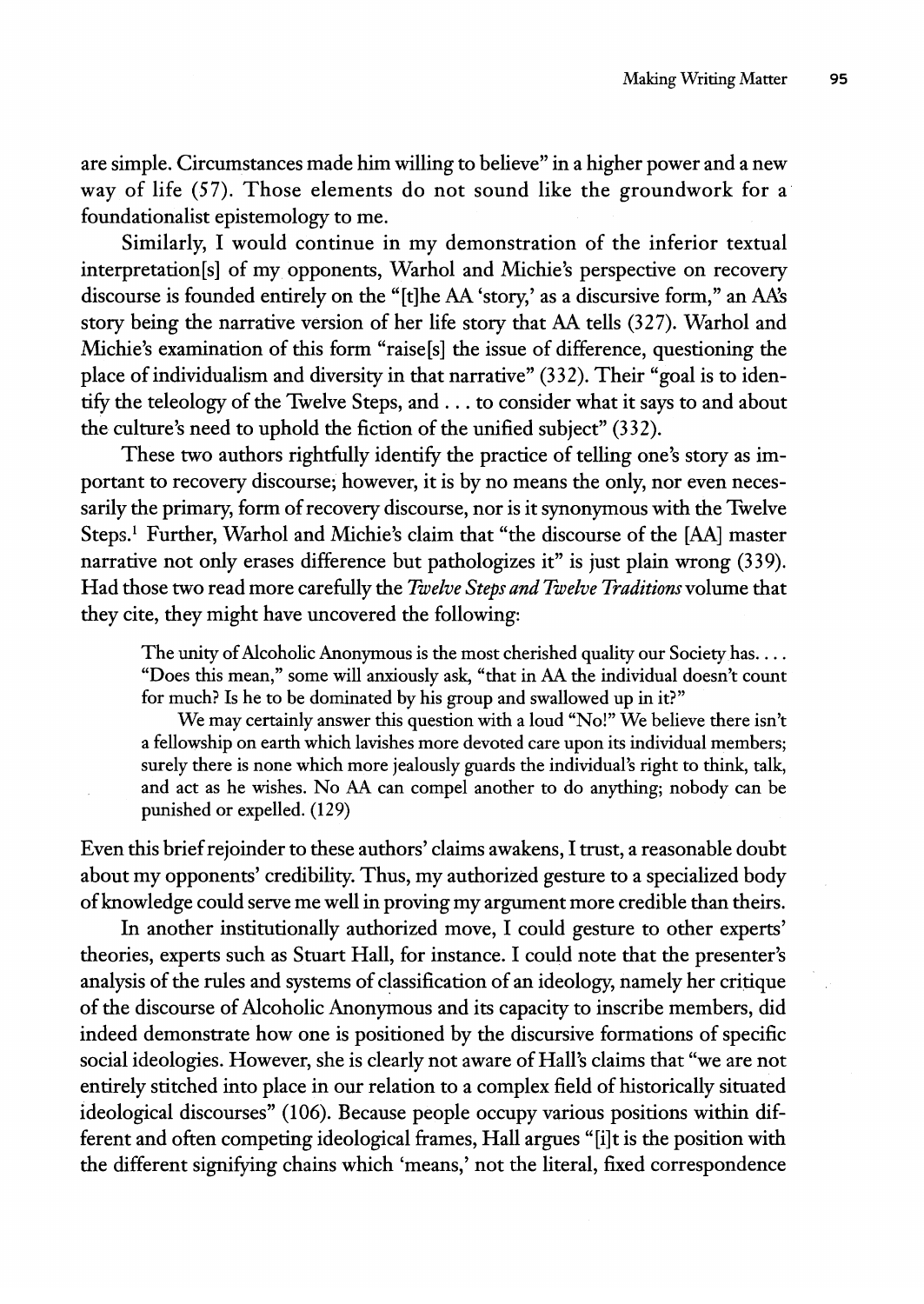between an isolated term and some denotated position" (108). Thus, the presenter's implication-that AAs lose the capacity to discern truth from ideology because they accept AA's epistemology—is inaccurate.

 Another authorized option would be to equate opponents' arguments with other academic arguments commonly made. In this case, I could gesture to the disciplin ary objection to the "confessional" aspects of the personal, that is to authors' revela tion in public discourse any private—and thus potentially discomfiting for listeners or readers-aspects of their lives. I could say that though they never used the words, my opponents implied-as did Foucault in The History of Sexuality-that while a confessional mode of discourse may appear to be a free expression of the self, it is in actuality a particularly insidious form of social control. I could note Warhol and Michie's straight-out claim that the AA practice of telling one's story is a "narrative impersonation" (338), that "the acquisition and continual retelling of the story be comes the very process that constitutes the alcoholic's self' (340). At this point, I would likely as not refer to John Schilb's reading of Foucault in order to note that "personal narratives have [also] served good political uses"; these politically advised uses of the personal have occurred not just in recovery circles but also within, for instance, feminist consciousness-raising groups wherein "building a vital solidarity with one another by exchanging personal stories" is crucial (173). "A Foucauldian view of autobiography obscures this history," Schilb contends, and so would I in my demonstration of how Warhol and Michie likewise obscure the history of AA's suc cess in facilitating many alcoholics' recovery of useful and productive lives (173).

 I could further gesture to ongoing disciplinary debates favoring the personal by equating my opponents' arguments with contested, essentialist understandings of difference and identity. Here I would invoke some feminists' complex and sophisti cated understanding of autobiography and difference. This gesture would allow me to say-with appropriate derision-that had they known the term, the MLA pre senter and/or Warhol and Michie might have used Trihn Minh-ha's term "planned authenticity" when AA's implying that rhetoric creates a self that was not really "there." "Planned authenticity" describes a context wherein one is forced to reveal not the "actual" self but an "authentic" one. In applying this term to the context of AAs telling their stories, I would point out that my opponents invariably cast themselves as the saviors of the "real" self, the one being duped by AA rhetoric. I would rely on Minh-ha's argument that

 Every notion in vogue, including the retrieval of "roots" values, is necessarily ex ploited and recuperated and the invention of the need to recover an authentic ethnic self goes hand-in-hand with the hegemonic culture's role of savior of the endangered species. (89)

I would also note the ways that feminist autobiography theorist Shirley Neuman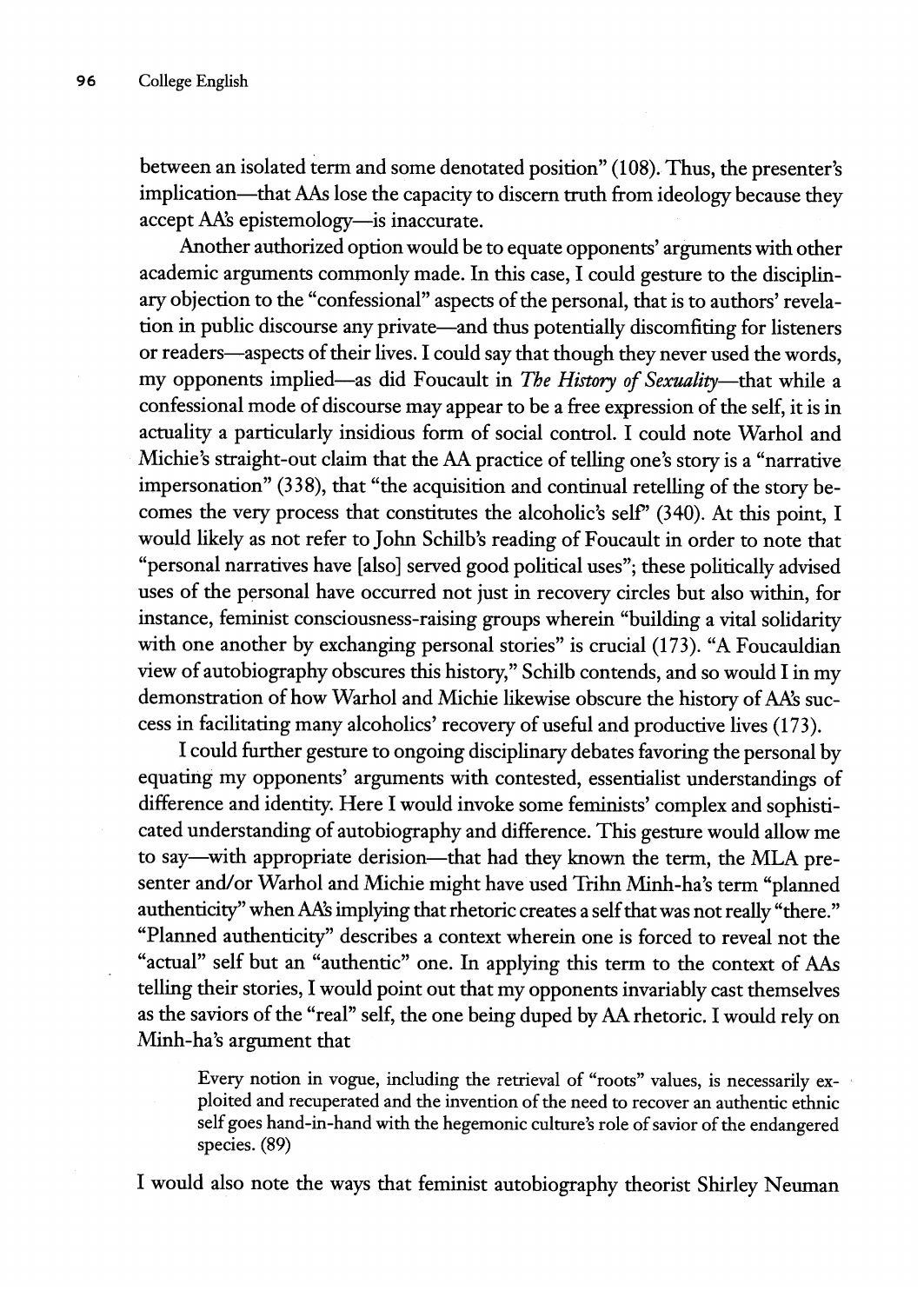articulates better than I can the problem with such an essentialist (and uninformed) analysis of the politics of a location as the ones my opponents give. Though Neuman's discussion relates to lesbians' "coming out" stories, not to recovery discourse, her objection to the "universalizing justification" in theories of autobiography nonethe less applies:

 the extrapolation of a poetics of lesbian autobiography or even of lesbianism from these stories has, as Biddy Martin points out, "mask[ed] the role of rhetoric" in con structing this new lesbian and "rendered invisible" or "anachronistic" the lesbian who "came out" before this new narrative structure was in place. (220)

 The MLA presenter's and Warhol and Michie's poetics of AA discourse "rendered invisible" those alcoholics who "'came out' before this new narrative structure was in place" and masked the role that biology as well as rhetoric plays in positioning an alcoholic-recovering or not.

But, JaneE, these gestures might be institutionally authorized, but they're not person ally authorized, because they're not what I see as feminist: they sometimes utilize feminist texts, but they're not feminist in practice, for they seek not to empower but to have power over another. There's more too: the trouble isn't just that these limited but authorized gestures force me into not just an adversarial stance, but also that the positions they allow only par tially enunciate what I know. They don't include my body. They don't account for that sinking feeling  $I<sup>m</sup>$  having as I write: even as I construct my unassailable proofs of "my opponents" flawed perspectives, I am noticing ways that they are right. I need to embody that voice, too.

 My personal experience tells me that it's Warhol and Michie's and the MLA presenter's academic analyses-not the discourse of AA-that are reductive. The discourse of recovery is reductive too sometimes, but it is also more compli cated than those academic analyses let on. The "real" truth-the truth that makes the most difference to me, the one that I count on because I feel it in my gut and because it helps me to sustain enough hope to keep on going-is this one:

I can rely on the story of myself that AA tells me; it's valid, it had been "true" for years and years before I "found" it. In fact, I was happy as hell to finally hear its truth so I could say "oh, so that's what's wrong with me, that's why I have seemed so different from people who have control over themselves in ways that I don't. Thank God there's an explanation for this." It felt good, felt right, to seize the "darkness" ("I'm JaneE and I'm an alcoholic") rather than deny it, rather than to persist with my increasingly ludicrous belief that with respect to alcohol I am just like everyone else. For me to think that such a construction of myself ("alco holic") didn't exist before I went to AA and "agreed" to it is simply absurd. Just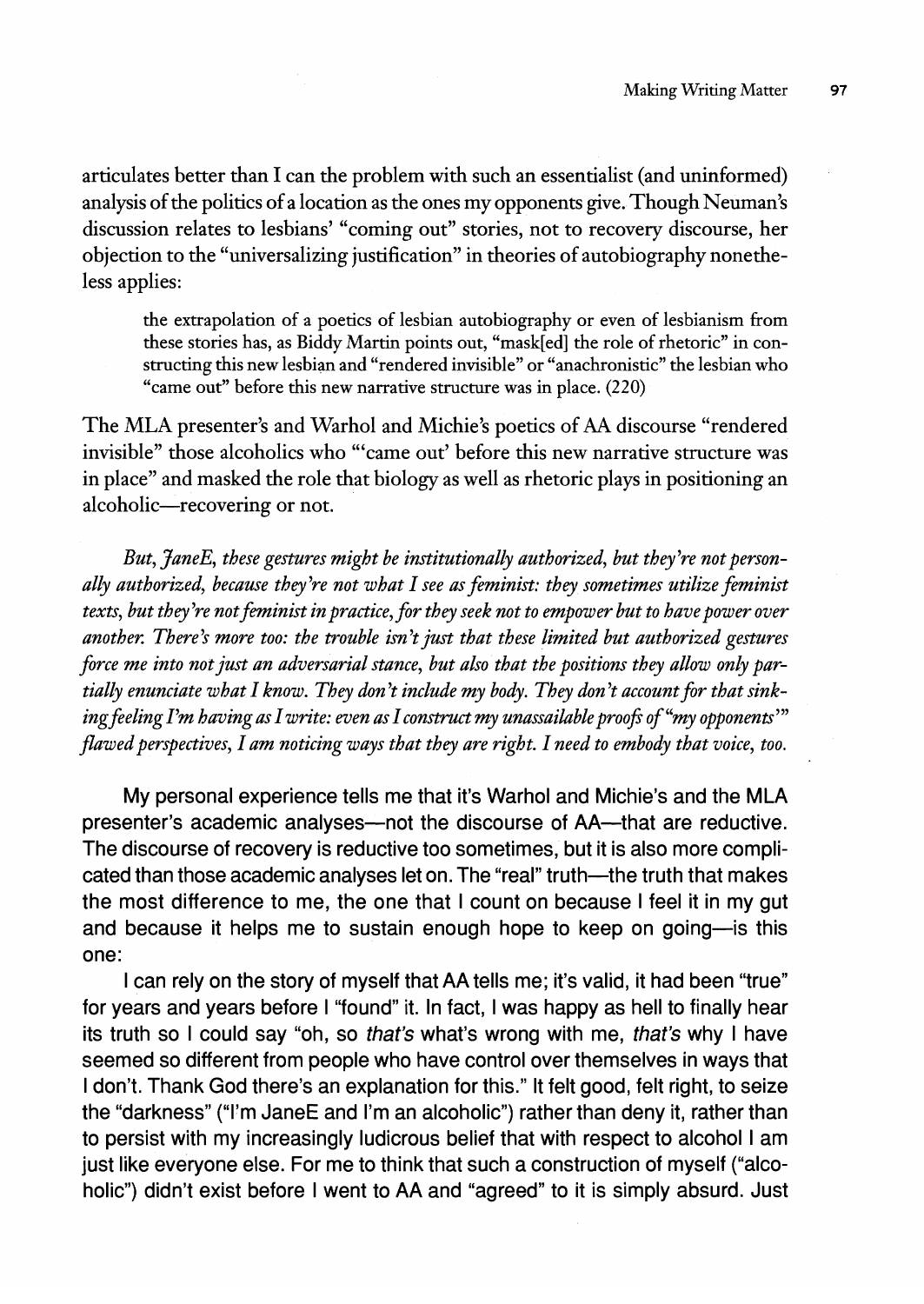ask any of the well-meaning loved ones who tried to beg, bribe, bully me to stop drinking; ask the cops who arrested me for three DUIs, ask the doctor who found scar tissue on my liver.

 Thus, it seems that this ideological construction ("alcoholic") was in some sense created and could have been accurately applied to me long before I ever seized its narrative, that it would have existed as a way I am constructed whether or not I ever recognized it, whether or not any ideology ever articulated it. Indeed, some people (e.g., the AMA) make very convincing arguments that the trait "alcoholic" has *material*, biological origins, and that even alcoholics who no longer drink have brain wave patterns and neuro-chemicals different from "normal" people's. It seems that we must acknowledge that history/biology to at least some extent determine this position and that it would be difficult if not impossible to change it by word alone.

 However, my personal experience also includes hearing people in AA meet ings espouse the very argument that the MLA presenter gave. For instance, a relatively common assertion at meetings is that "I wasn't an alcoholic till I met you all, and then I became one really fast." Most of us who have been around for a while laugh--albeit somewhat ruefully--at those kinds of comments. To a new comer, though, this kind of laughter can seem unsettling if not excruciating. It's scary to admit a dependence on what people say in recovery meetings, to rec ognize the tenuous mitigation that words have provided, to try to decipher the paradox embodied in such claims: "I denied that I was an alcoholic until I heard other people describing their own alcoholism and realized that, because my life and thinking and catastrophes sound just like theirs and because I have no abil ity to control my actions when I use alcohol, I realize that I am indeed an alco holic. If only I'd never heard your words, then I'd never be an alcoholic at all." Yep, that's true. It's also true (for me) that if I'd never heard those words or if I were to choose to ignore them, I'd either die of alcoholism in some form (wet brain or sclerosis, car accident, household accident, heart attack, violent dis pute) or I'd get desperate and demoralized enough (if I were lucky) to return to recovery.

 Thus, I understand and believe arguments about the power of discourse to inscribe an identity. Still, I know that I definitely am making a choice when I construct myself as an alcoholic because I chose not to for quite a while even though I somehow "knew" the label fit. I also have experienced how my con scious choice to construct my self in a particular discursive position creates a reality that didn't exist before: my identity as an alcoholic changes drastically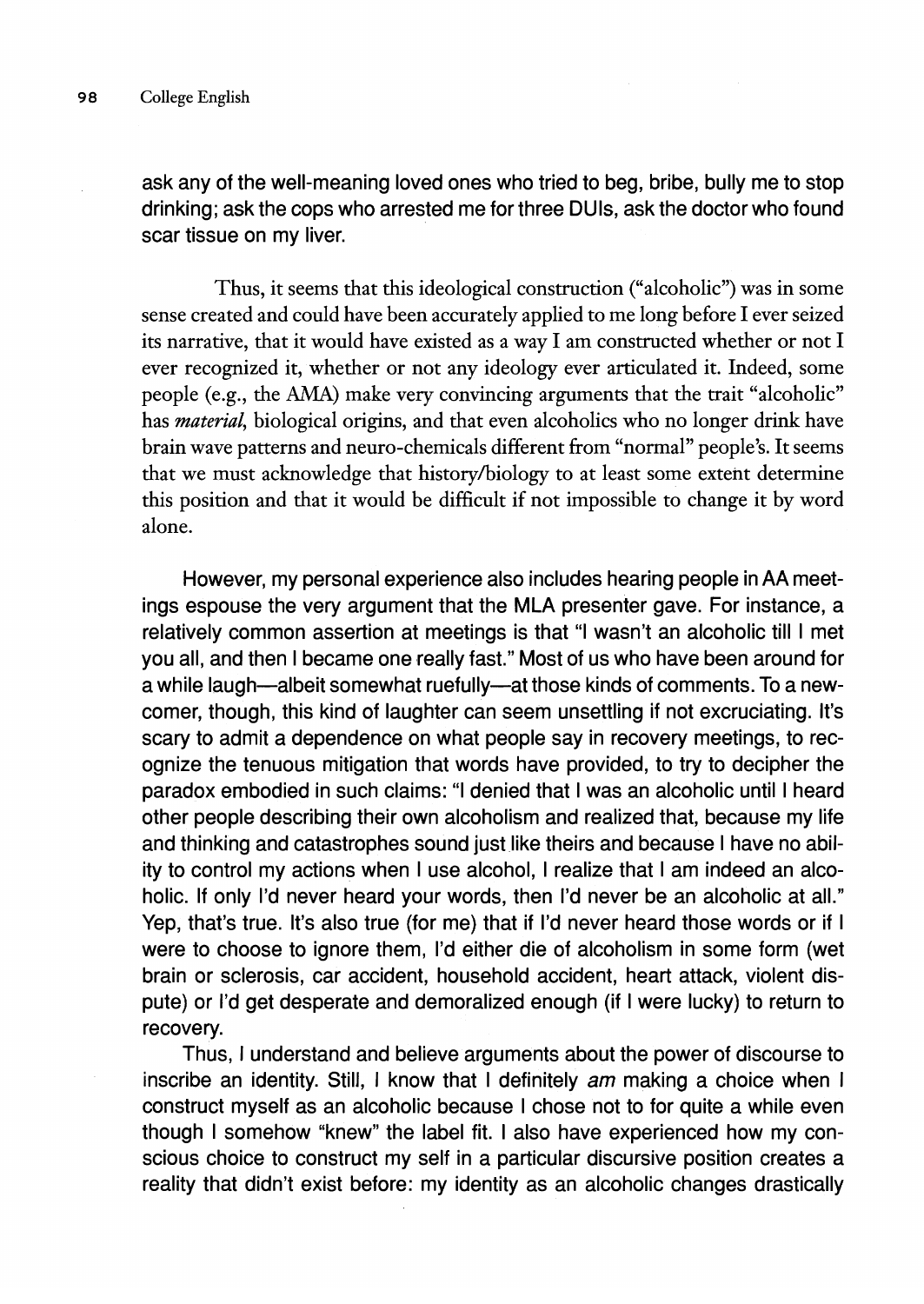when I-or anyone else in recovery-define myself as such. That first introduction of myself as an alcoholic changes me forever. In fact, if any material event(s) could make me act/think/operate like a "normal" person (that is, one who doesn't drink compulsively, one whose obsessions don't dictate her thoughts and ac tions, one who has at least a bit of awareness of and willingness to consider the needs of people other than herself, one who doesn't keep performing the same actions over and over expecting different results), then that event would be choos ing to construct myself as an alcoholic, followed by-for me-getting into recovery and working the steps.

 So at least in the case of identifying as a recovering alcoholic and accepting the recover(y)ing ideology, what Stuart Hall says is true: "[t]he notion that the ideolo gies [which supply our identities] are always-already inscribed does not allow us to think adequately about the shifts of accentuation in language and ideology, which is a constant unending process" (113). To choose to construct myself rhetorically in this particular position is the only way I could hope to escape the deterministic and bleak physical aspects of that position and recover a way to live. The ideology of AA allows me to escape the monolithic perspective offered by the status quo and its ideology of alcoholism (e.g., if you had will power, you could control your alcohol consumption). It enables me to subvert the dominant paradigm ("drinking is a social activity, a way to loosen up and relax with friends") and intervene into what ap peared to be an inevitable tragedy. Further, I know that I have accepted a new para digm, adopted in many regards an overarching "master narrative" that shapes my life, makes meaning of it. I have experienced this shift primarily because I regularly go to meetings and occasionally tell my story, that is, because I participate in the practices wherein the ideology of AA is promulgated.

 Clearly then, rhetoric does play an essential(ist) role in constructing me as a recovering alcoholic; biology alone cannot posit me as such. But I myself choose to make that position mean when I tell "my story," call forward AAs inscription that makes my story mean. True, it is my self-introduction ("Hi, I'm JaneE and I'm an alcoholic") which confers my authority to speak at an AA meeting.<sup>2</sup> Still, it is mak ing my self-composition and my body mean in specific ways that is requisite to lo cating myself in  $recover(y)$ ing discourse. Agency—recognized here as a performative speech act of self-proclaimed alcoholism-determines the position; ideology inscribes the agent. Language constructs and deconstructs, inscribes and erases.

 Thus, I can also see some truth in the "Twelve-Step Teleology" description: I as an AA member do accept a particular ideology and it creates in me an epistemology and a notion of a self which did not exist before. I do agree to foreground certain aspects of my life when I tell my story and gloss over others.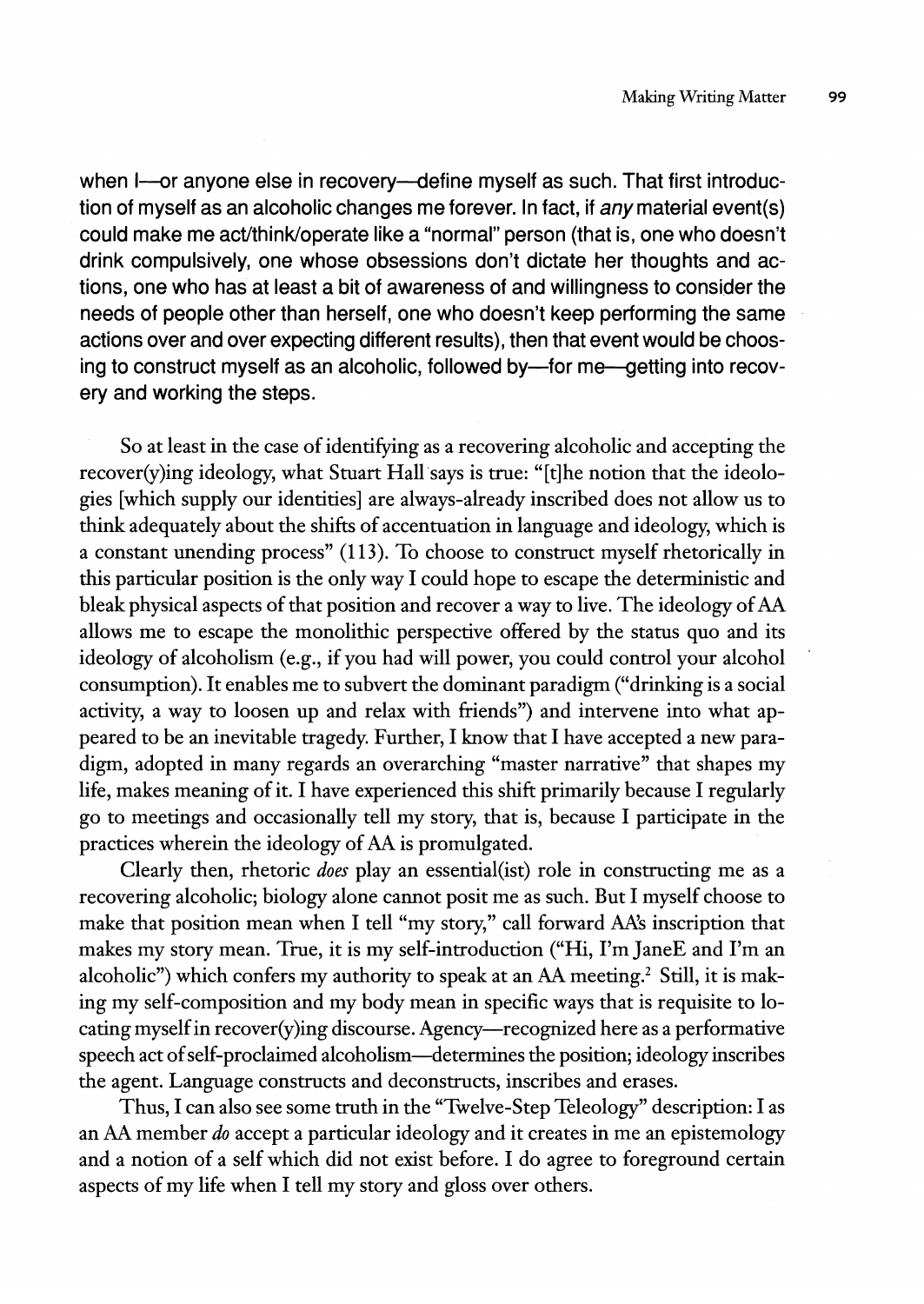But so what? Does that mean I'm not an individual? And if so, who cares? It saved my life to choose to let AA's ideology configure me. Deny it or not, that identity (i.e., I'm a drunk) will be following me wherever I go, whether or not I drink again, whether or not I choose to construct it self-consciously or not. So who can figure which came first, which to privilege. I know I can't seem to make it make sense as long as I try to pin it down to one way or another.

 Paradox. Both ... and, not either... or. An obligatory erasure of what AA calls "alcoholic black and white thinking" and what the academy calls "the logic of non contradiction." Herein lies the evidence that my personal experience has given me an idea to think with when I evaluate the disciplinary debate between discursive and essential[ized] explanations of difference and identity.

 Yet, this infiltration of the personal into the professional is actually an exchange, for academia gives me ideas to think with as I recover. My training as a writing teacher, for instance-my internalized directives to "show, not tell" and to develop my ideas with specific examples-enhances the recover[y]ing writing processes of the twelve steps. This training also facilitates the recovery of others whom I sponsor and thus guide through the process of working the steps. Likewise, my academic training in rhetoric and ideology helps me critique AA's potentially essentialist dis course, refines my capacity to follow the common 12-step directive to "take what you like [from the things we say and suggest] and leave the rest." As a result I feel empowered to compose a [recovery] life that sometimes goes against the grain of suggested AA practice.

 One quite significant example is my choice to break my anonymity here at the level of print, an action that directly conflicts with AA's twelve traditions.<sup>3</sup> That choice causes me no little trepidation, for I cannot deny that the choice serves me, that I am in part motivated by the promise of the cultural capital that my revelation offers me in this context. Thus, and especially to readers who are members of recov ery groups, this rhetorical choice will likely seem self-serving and disrespectful of the spiritual foundation of AA. This critique unsettles me as much as if not more than disciplinarians' potential criticisms of my forced authenticity, my confessional discourse, or my essentialist reading of recovery experience.

 Nonetheless, I choose to face that unsettling critique because I believe that revealing my identity as a recovering alcoholic will-in this context-serve others, because I believe it demonstrates through the most effective means I have available how personal experience can enable a professional self whose research practices are mental *and* visceral. I am certain that following my own material chain of associa tions in my reading and writing has been crucial to my own professional practice. There is no telling if or how I could have learned to recover the tension in these contradictions if not for the very high stakes involved: I cannot afford the luxury of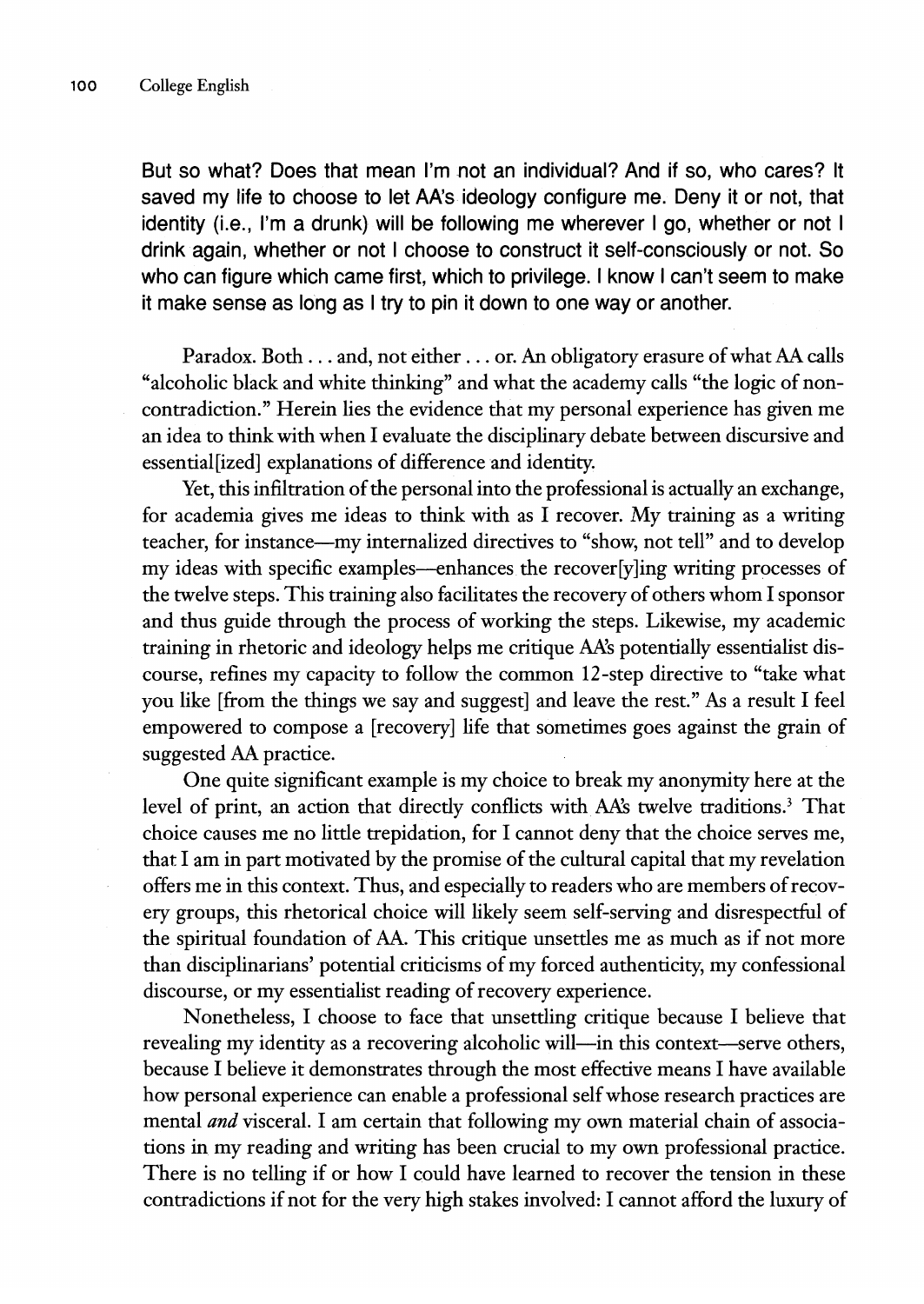a nihilistic and cynical, exclusively post-structuralist explanation of discourse and identity; likewise, I am compelled to incorporate the definitive power of rhetoric into my materialist feminism. My own life or death stakes in recovery (to drink is to die, and to disavow my alcoholism would be to drink) and in academic discourse (to write what I know, to publish or perish) have literally demanded that I learn how to embody the tension between social constructionist and expressivist perceptions of the nature of writing and the writing Self.

 The discursive practice of recover[y]ing this essential[ist] tension between op positional selves and positions has evolved into a type of personal academic writing that I call embodied writing. Elsewhere, I have theorized the ways that embodied writing rejuvenates professional practice because its authorization of material con ditions generates new knowledge and resists authoritarian disciplinarity ("Writing an Important Body"). Here, my goal is to demonstrate how that practice has served me and, I believe, can serve the profession well too. So in addition to the ways I have already enacted that practice here, I will enunciate just what "embodied writing" is and how it generates knowledge.

 I must not lose sight of the fact, however, that the "knowing" I advocate will appear unattractive to some of you because-to you-it seems "unprofessional." Those familiar with Stanley Fish's perspectives on professional practice will no doubt recognize the highly self-conscious form of professionalism that I have been enact ing by calling attention to, staging, the ways I am authorizing a professional self. Such discursive practice is certain to be unpopular, Fish argues, with the anti professionalists who dispute a rhetoric[ian]'s calling attention to it[her]self and "en force [instead] a distinction between professional labors on the one hand and the identification and promotion of what is true or valuable on the other" (215). An anti-professional's will is to adopt a disinterested, impartial discourse; a "pro" pro fessional recognizes rather than resents the rhetorical nature of professional knowl edge and authority. Such semantic distinctions seem clever when Fish twists them. But they become unwieldy and jargon-ridden when I do, so I will suspend Fish's proof.

 This willing suspension is crucial, for embodied writing and reading require me to surrender my analytical need to be right and/or absolute in my understanding of how language [and life] works. That surrender is what reveals the absurdity of the MLA presenter's one-sided understanding of AA rhetoric as well as my own folly in trying to deny the partial truth(s) of her perspective. That surrender reveals the need for another logic, one *not* based on non-contradiction or supremacy. That surrender is an essential element of the personal academic writing that I advocate.

 Another crucial element is unflinching self-reflection, maintaining a relentless awareness of the ways I use rhetoric to position myself. This element of embodied rhetoric most clearly gestures to the existing discursive conventions of the discipline,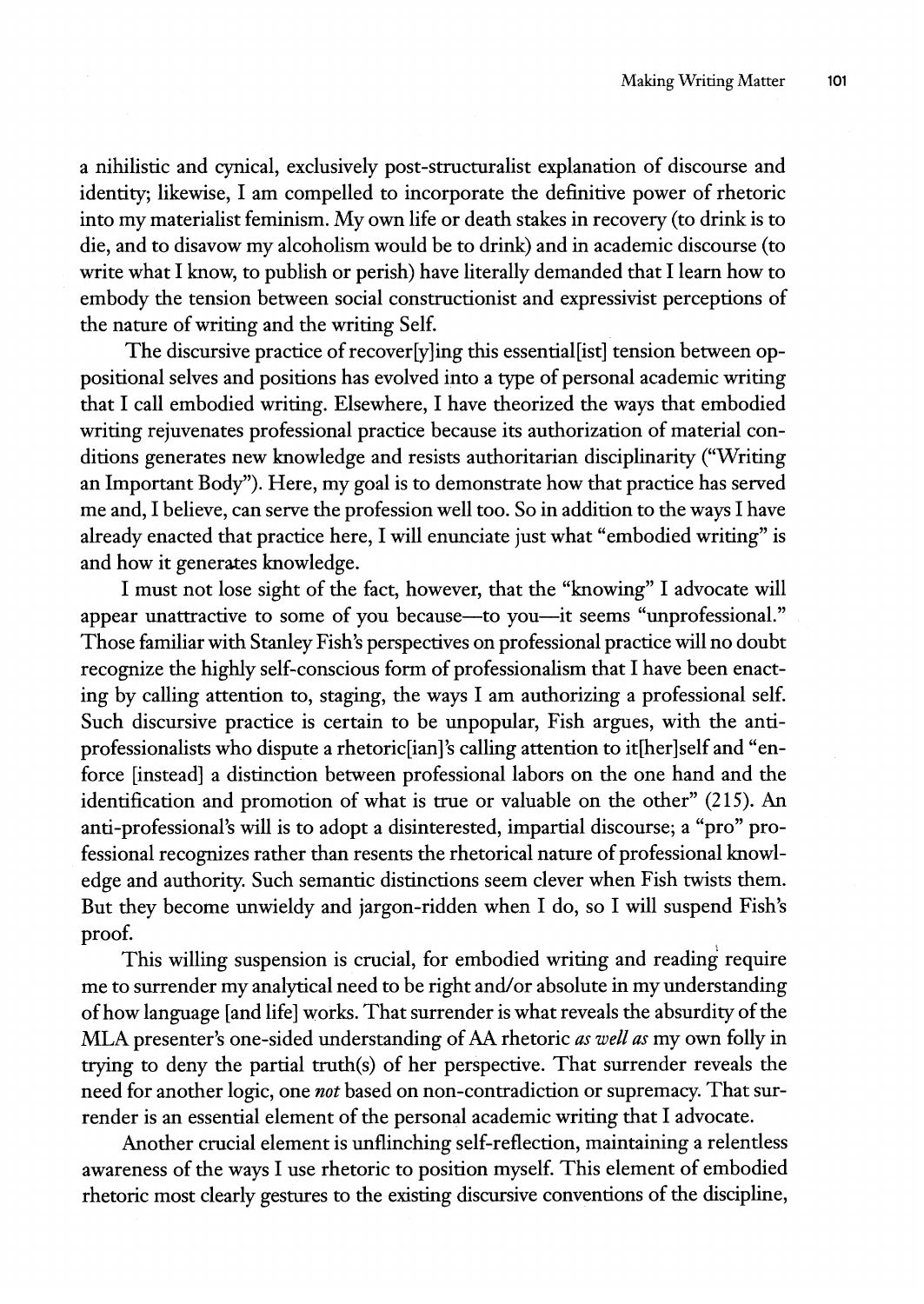which—of course—is a necessary move: if I am to have a voice here at all, I need to convince you as academics that I can earn and indeed deserve the right to be heard in this context. Thus, I have to attend to your conventions and preferences. Need less to say, then, I began this essay with gestures to others in the discipline who might agree with me.

 However, the self-reflexivity of embodied rhetoric demands that I continually call attention to the gestures that I am using and to my motives in doing so. Accord ingly, and in order to forswear the mastery typically awarded to the gestures with which I began, I interrupted them. That interruption, however, is not essential; nor is it necessarily more sincere, compelling, or genuine than the former gesture. I am not compelled by some "true self," or "authentic voice" to interrupt my academic or professional self with an italicized "real" voice telling me to get more clear. I could revise the time and type of interruption if I wanted to: after all, I constructed it. Clearly, I created the interruption for effect: I wanted to represent my internal expe rience of competing ideologies occupying my mind simultaneously and of trying to determine which one to privilege when and why. I chose to speak here in several "voices" because I come to this-like all-topic from several different positions. In this-as in all-[life] writing situation, I have many conflicting intentions.

 Further, I made the rhetorical choice to interrupt the professional context and to recover[y] my personal life as an alcoholic because naming myself and my addic tion has a shock potential that I have chosen to capitalize on. Most of you are prob ably familiar with the opening routine for AA speakers; thus, my gesture to it locates you in an unfamiliar (within the pages of *College English*) but nonetheless recogniz able discourse that shifts (maybe) what you expect from me. At the same time, my discursive "coming out" as an alcoholic likewise gestures to the recent professional trend (dare I say "convention") of an author positioning herself as an advocate of personal writing by revealing something "relevant" about her life. As Richard Miller has pointed out, however, our "nervous" system recognizes as relevant only certain kinds of "comings out; coming out as a Christian, for instance, does not in academic circles gain the approval that coming out as, say, lesbian does." I am banking on it (and blind reviews by *College English* readers supported my investment) that my lo cation as a recovering alcoholic will be read as relevant, that it can serve as my ticket into the discipline's cultural hall of mirrors wherein I have paid for the right to reflect [on] a self not commonly associated with the profession.

 My hope is that you will recognize my gestures to authority not as cynical or antiprofessional with respect to disciplinary discursive practice but as unflinching self-reflection on, as critical affirmation of, those same practices. My proposal for an embodied rhetoric is not the first to advocate such an earnest attention to professional discursive practices. In her call for us academics to authorize a literacy of "critical affirmation," Min-Zhan Lu suggests that we "practice ways of reading and writing,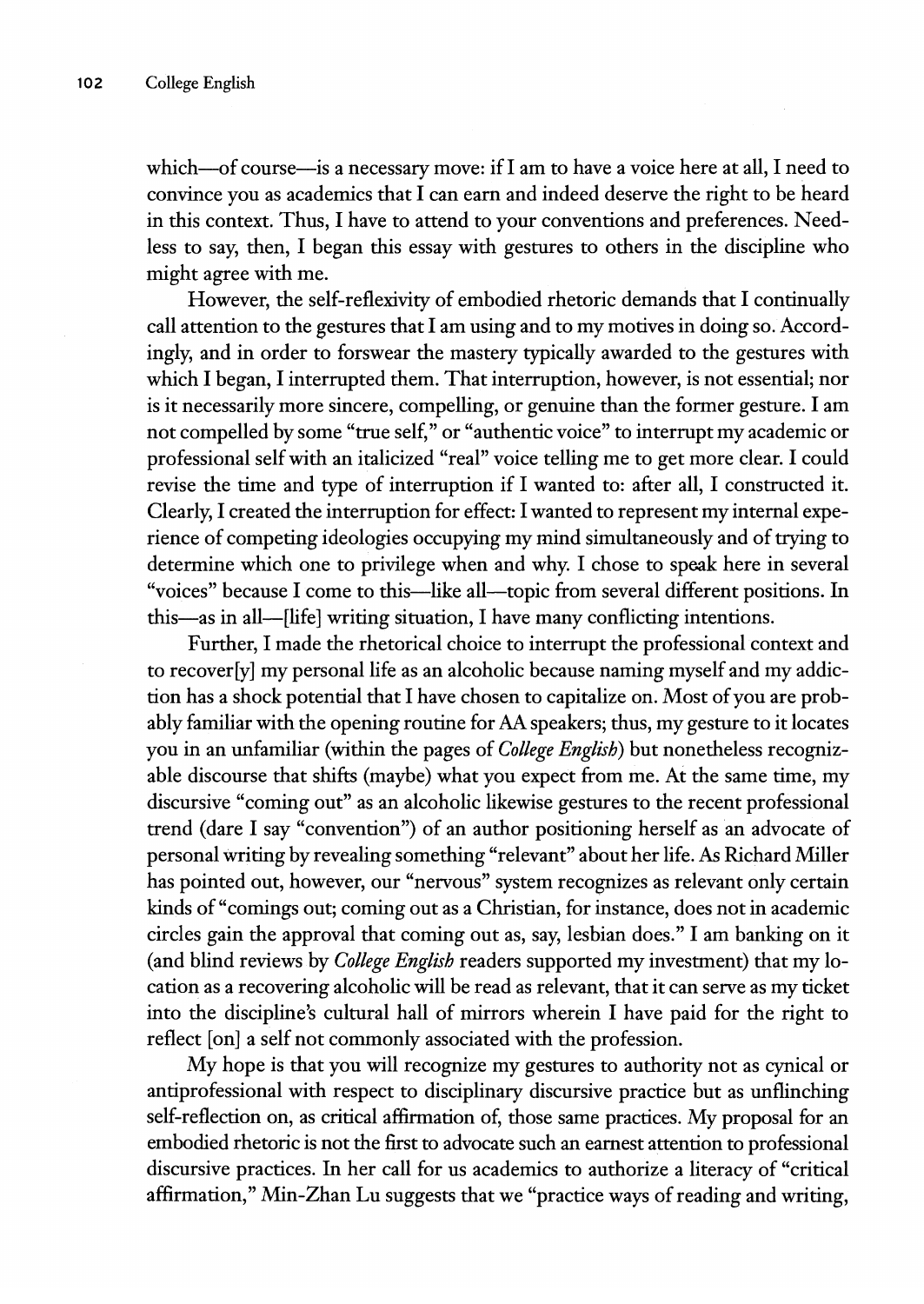speaking and listening, in which one's authority comes from one's ability to confront one's own privileges rather than to merely confront the privileges of others" (193). She further recommends that we "revise our literacy practices in not only print form but also in our private thoughts and feelings during and outside the contexts of scholarly exchanges" (192). In the embodied writing I have practiced in recovery, such vigilant affirmation of a rigorous discursive ethics is called making "a searching and fearless moral inventory."

 In recovery writing, the composing process for writing such inventory usually begins in intense affect—resentment, anger or alienation. Expression of undisci plined emotion is its invention; the body is its generator. When embodied writing is successful-that is, when my personal writing is disciplined and responsible-it transforms my immediate self-absorption with subjective affect into an awareness of not only how my responses have been socially conditioned and socially perceived, but also how I as author can intervene in that conditioning. Thus, like Richard Miller's proposal that we "excavat[e] bodily responses for material evidence of the ways cul ture is present in the writer's very act of experiencing the composing process," my proposal for embodied writing relies on visceral reactions as the point of departure for examining and revising personal and social practices (272-73). Because embod ied writing insists on my being accountable for my mental and physical reactions my "tastes" and my feelings-it also requires me (or any other individual author) to recognize, personalize, and resist resolution of the tension inherent in multiple (con tradictory) positions. Though my invention initially relies on subjective irrational ity, in order to make my writing matter I must "write through" these often extreme emotional reactions in order to recognize how they have been formed, in order to gain awareness of my individual chain of associations as well as the social sites in forming those responses.

 I accomplish this recognition by systematically examining the stakes of my sub jective response. For instance, I consider how the situation which evoked my resent ment or anger or alienation affects my personal relationships as well as my view of myself, how it threatens my emotional or material security, how it impedes in my goals for success and self-satisfaction. Most importantly, taking inventory of my affective responses requires me to scrutinize the fears that belie my vehement insis tence that my anger is justified and that my position is uniquely righteous, factual, exact, superior.

 As an example, let me rehearse my process of writing through my resentments toward the MLA presenter I encountered back in 1993. When I considered well my irritation at her audacity in presuming to understand the complex social interactions of a group of people she had observed apparently only briefly and at a distance, I recovered another reaction that burbled up, too, when I attended her presentation: "Ahh-ha! So this is what it feels like to have some know-it-all university person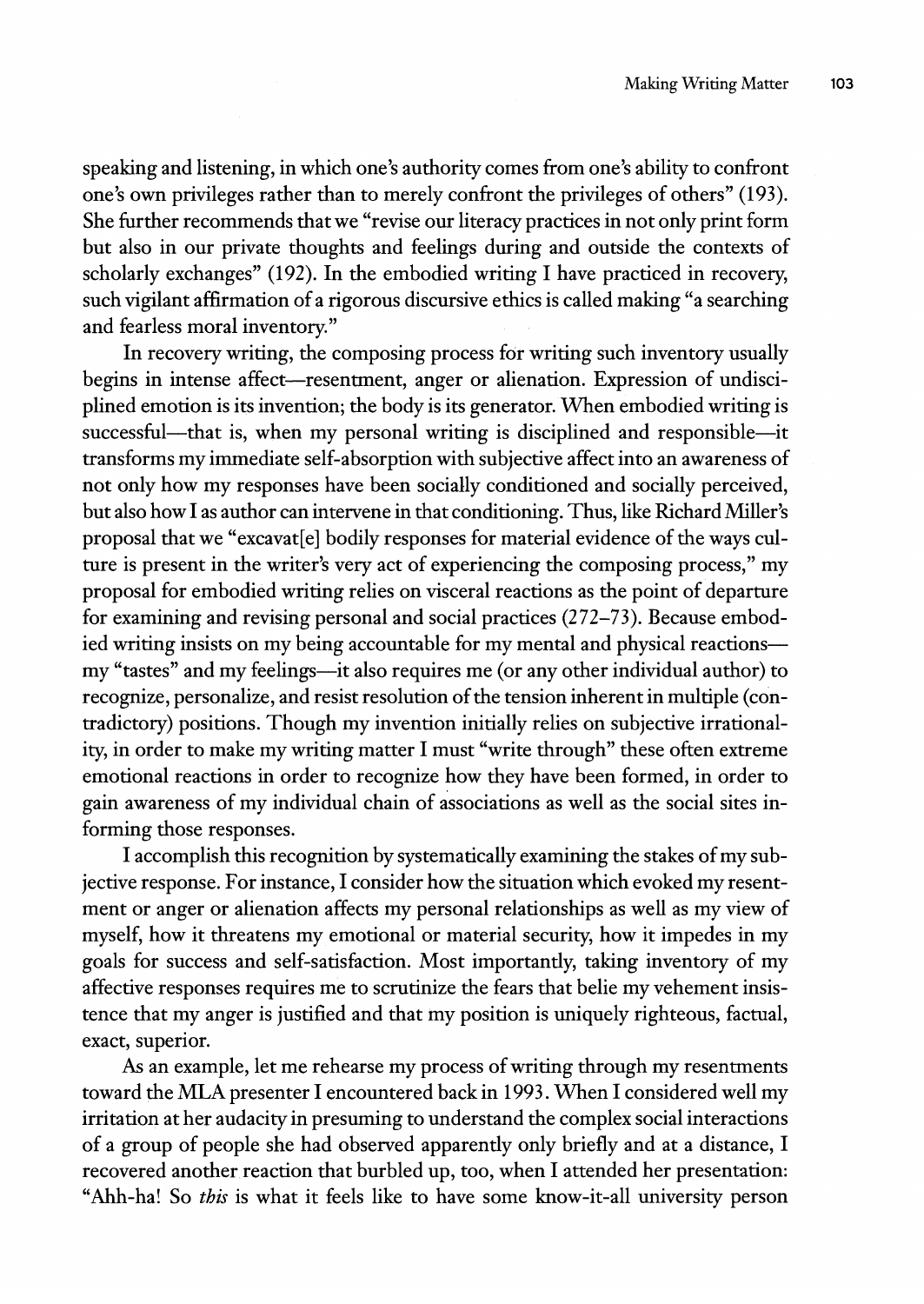observe you and yours and then have the nerve to tell you what you 'really' mean when you talk or sing or pray or make baskets or whatever. No wonder those quilt ing women didn't like what I wrote about them. No wonder."

 Only a year previous to that MLA presentation, I had done an ethnographic study of my own, an examination of the talk among a group of African American quilters ("Quilt Talk"). I had demonstrated the similarities between the quilters' interactions and Roger Abrahms' descriptions of the "negotiations of respect" among African American women. I had argued that the purpose of their quilt talk is to identify and define the qualities that determine the hierarchy of their positions as well as the appropriateness of jokes and complaints within the sewing circle. Thus, I was sure, quilt talk passed on an ethics not just for good quilting and sewing but also for good living.

 When I was invited to present the paper at a conference and have it published thereafter, the small group of women did not object to my taking their photographs in preparation. They were a little bit surprised that people in Lincoln, Nebraska, would want to hear about what we did at Miz Jordan's sewing class in Tucson, Ari zona, but they were also pleased for me, I think, because they knew that it meant a lot to me that my paper had been accepted. When I presented my work to them before I left-showed them the slides for the talk and offered them the chance to review the paper--two of the six women actually did read my work, though I think politeness motivated them more than curiosity. Their first response to the piece was that "Oh, it's very nice." When pressed, the teacher of the group told me in her characteristically sweet and quiet way, "It's nice, but I wouldn't say that's what we mean."

 "Hmm," I answered. "Which part isn't really what you mean? I don't want to say things that aren't true." But she could not or would not tell me what aspects of my claims seemed overblown, did not seem to care to or perhaps didn't know how to talk about "claims" in that way. "That's not really what we mean" was the extent of her critique. The other reader, Miz Summers, had no comments at all, a silence which was meaningful in itself since it came from a woman who usually voiced her point of view on every topic.

I felt troubled by their reactions, but—needless to say, perhaps—I gave my presentation anyway, had that paper published as it was. I justified my choice by telling myself that I was the one who had read lots and lots of sociolinguistic work about African American communication and about quilting, that oftentimes insiders are not analytically aware of the goings on in their talk, that writing my piece from the first-person point of view gave me just as much authority to define our interac tions as those women had. I continued to quilt with the women for another year, but I lost the heart to continue writing up my "findings" and rerouted my dissertation to the study of discourse and authority in other contexts.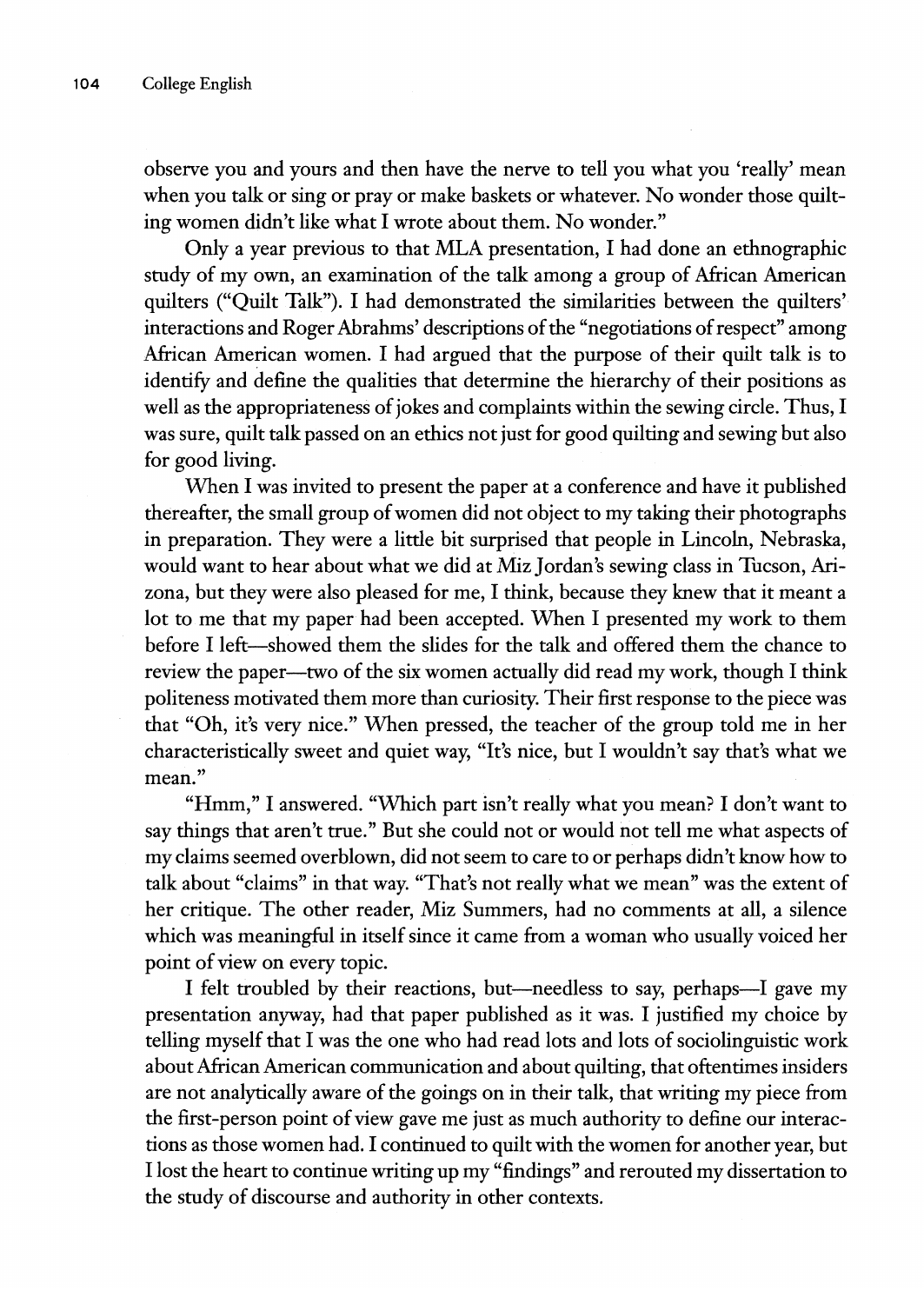It was not until after the 1993 MLA convention—after I heard that young woman try to tell me that AA discourse constructs for its members a contrived authority, got ticked off at her superior attitude, and wrote through my anger-that I recognized my own status as an arrogant academic who had the nerve to tell others I had known only briefly what they "really" meant when they talked. Even then, the humility was fleeting: in the years since that conference, I have not entertained my awareness of my complicity nearly so often as my self-righteous indignation. In the years since that conference and previous to this revelation to you, I have discussed with a few friends and colleagues my decision not to continue my work with the quilting women. But I have not tried to explain that decision nearly so assiduously as I have tried to figure out ways to prove that woman presenter wrong.

 This persistent belligerence on my part, I discover, conceals another fear, one even more threatening than my realization that I myself have committed exactly the same mistake that I have chastised another for. I see that my adamant skepticism of the MLA presenter's and Warhol and Michie's perspectives on AA discourse ema nates from my fear that they are right, my fear that my dedication to recovery dis course and practice really does oppress me in some way and that I have preferred to misrecognize (i.e., remain willfully ignorant of) that fact. Recognizing the possibil ity that I am thus "duped" forces me also to recognize that any day I could experi ence a shift in the interplay of various social factors that have made it possible for me to ascribe to AA discourse and not to take a drink for fourteen years. Any day that could happen; in fact, simply thinking and voicing these thoughts could be the cata lyst that sets that shift in motion. And I would not be the first to experience such disillusion. In fact, most people who "go back out" and drink again don't know for certain, if at all, why they did so. The fear most of us in recovery associate with such a mystery precipitates our need to postulate, even proselytize, theories and explana tions about how to avoid such a displacement in our beliefs. But no matter what we say, neither we nor anyone else really understands without doubt or question.

 What I am left with, then, is simply my decision to believe a certain way. If going to AA meetings and learning to look for similarities rather than differences in the stories that people tell can show me how to live, then I will do it. I will do it even if or though I may be simultaneously constrained by Warhol and Michie's "ques tioning the place of individualism and diversity in that narrative" (332). I will do it because my life's at stake. I will do it because this AA discourse and practice have shown me how to use my own body as a way to recognize and critique the social sources and effects of my often unruly, unhelpful, self-destructive responses.

 Like Haraway's notion of "positioned rationality," recovery writing has helped me develop a process of writing through my irrationality and conflicting positions that grants me powers of analysis while pressing me to reflect on how my knowl edge, affect, and taste are produced by the specific social locations which define me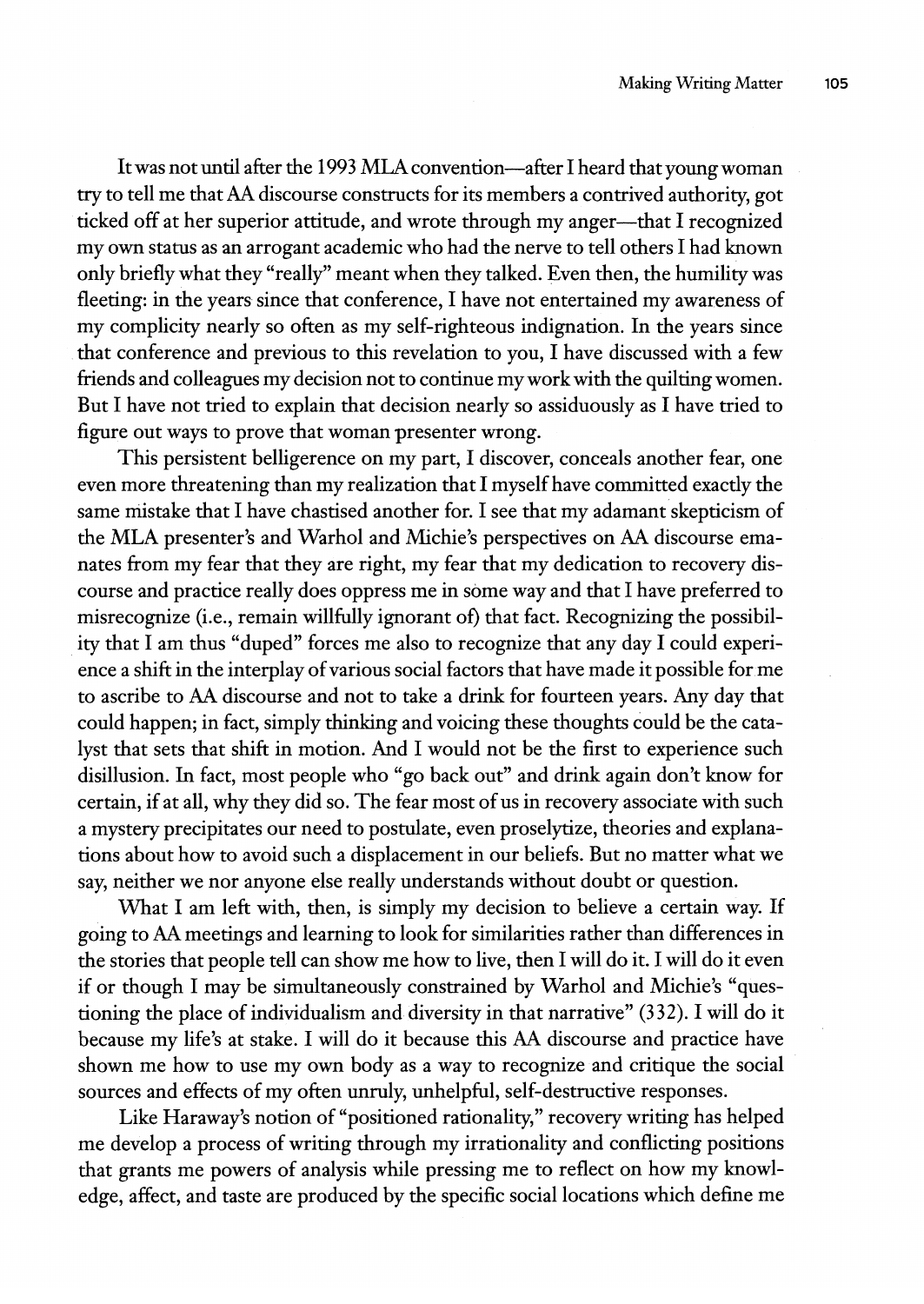(196). Recovery writing has taught me how to begin in undisciplined self-absorption and recover[y] a vision of the ways that my social status, my self-image, my ambition are affected by my personal feelings and choices. Such rigorous self-reflection en ables me to see how I contribute to problems not only when I interpret social issues "only" personally but also when I withhold important personal information from myself or others about the complete situation and when I demand more than my share of power, prestige, cultural capital. The discursive tools of recovery writing have been crucial to recognizing myself personally and professionally as part of a larger social network, as well as (or sometimes rather than) an individual target of an individual enemy. Embodied writing has helped me see that it is in the gaps of the contradictory positions and emotions where I-can learn the most. That is, it is in the interplay of my attempts to mediate those contradictions that I can best become aware of those sometimes invisible ideologies that discipline me and those social institutions which construct me. It is in recognizing the essential[ist] tensions among those ideologies, in authorizing multiple positions and multiple gestures that I discover and recover agency and meaning.

 As Stanley Fish did in his discussion of "Anti-Foundationalism," I too may well be ending with "the not-very-helpful news" that practice is not necessarily, if at all, "enabled and justified by theory" (355). In fact, our discursive practice is enabled and justified by the personal whether or not we recognize it as such and whether or not we are willing to be held accountable for our situated motives, choices, ethics. If we are to maintain in practice our professed belief that there are no foundations then individual belief is what we are left to assert and rhetoric is our means for making those assertions persuasive.

 That bromide may well be sufficient, however, if we insist on a more humane, more self-reflective, more accountable academic rhetoric. A composing process which requires me to evoke my beliefs at their most invisible embodied place, to scrutinize relentlessly the stakes in maintaining those individual beliefs and to confront the privileges they afford me, and to stage self-consciously my methods for persuading you of the authority of those beliefs—that kind of composing produces writing that matters. It offers what Richard Miller calls for, namely "material for constructing a more humane and hospitable life-world by providing the very thing the academy is currently most in need of: a technology for producing and sustaining the hope that tomorrow will be better than today and that it is worth the effort to see to it that such hopes aren't unfounded" (285). Because it is personal, situated, and local, em bodied writing-like anti-foundationalism-cannot, indeed should not, construct unconditional arguments that resolve contradictions beyond a reasonable doubt. It can offer "nothing but the assurance that what it is unable to give you—knowledge, goals, purposes, strategies-is what you already have" (355). Nevertheless, if and when we are willing to recover[y] the tension in that leap of faith, then what we have is enough.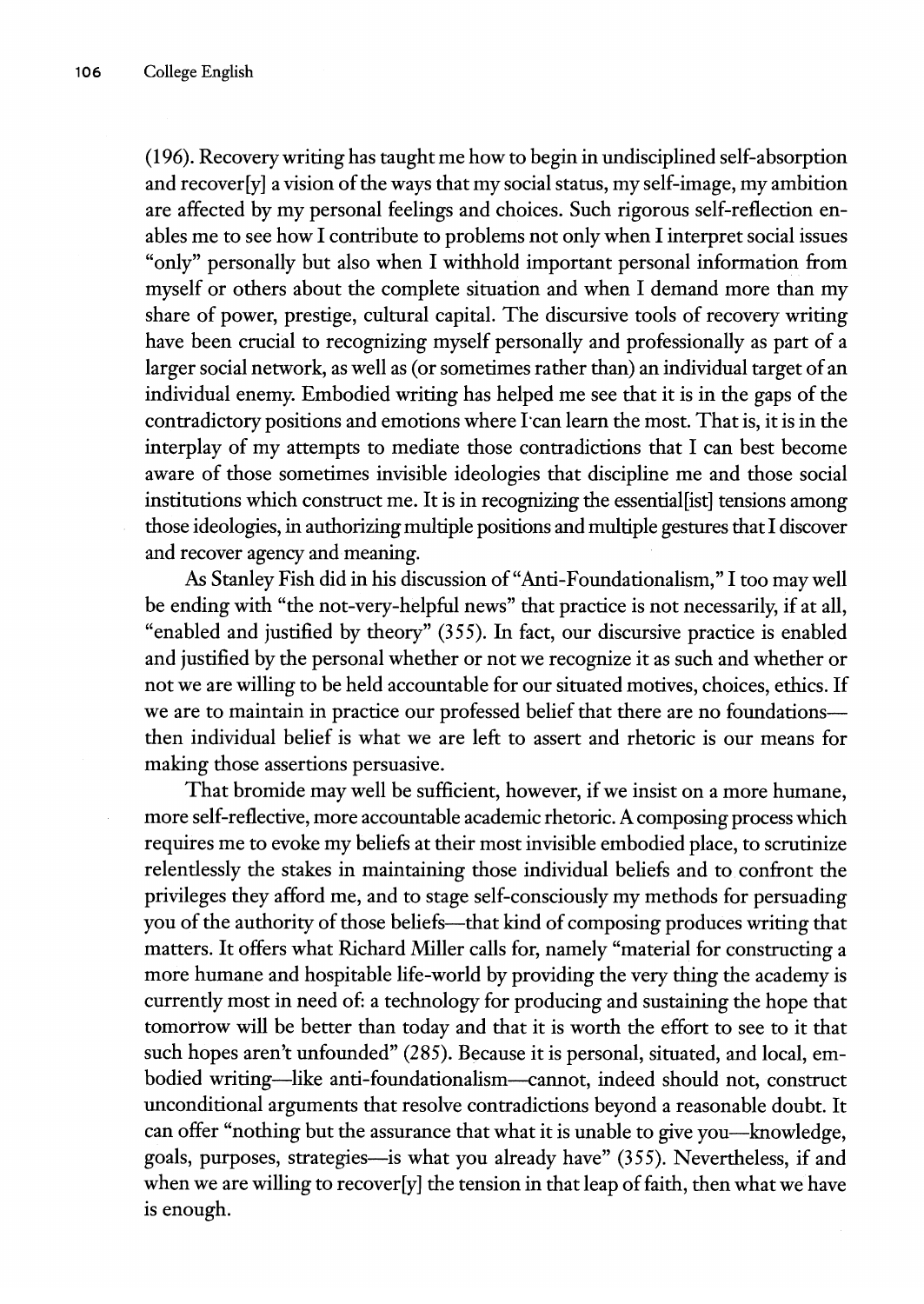#### **NOTES**

1. "The Twelve Steps" are themselves a discursive form given in The Big Book (59-60); they are often displayed on a large banner and almost always read at any AA meeting. "Working the [twelve] steps"-not telling one's story-is almost universally considered to be the most crucial activity of AA recovery, an activity which in part involves generating several different kinds of texts, minimally "a search ing, a fearless moral inventory" and "list of persons we had harmed." Telling one's story is usually seen as only one aspect of "working the twelfth step," that is, of heeding that step's call for AAs to "carry this message to alcoholics."

 2. At some "open" meetings (wherein attendance is not restricted to alcoholics only), a group con science (democratic vote of all members) can determine that even those who do not self-identify as alco holic can have a voice, i.e., "share." Even at closed meetings, group conscience can decide that if someone is willing to say "Yes, I want to quit" and thus meet the requirement set by AAs third tradition ("The only requirement for AA membership is a desire to stop drinking"), then, sober or not, she is authorized to speak.

 3. I refer to the section of the eleventh tradition, which states ".. .we need always maintain personal anonymity at the level of press, radio and film." In this regard then, let me hasten to note that the opinions I express here are strictly my own and do not represent those of AA as a whole.

#### WORKS CITED

Abrahams, Roger D. "A Performance-Centered Approach to Gossip." MAN 5.2 (1970): 290-301.

- Alcoholics Anonymous: The Story of How Many Thousands of Men and Women Have Recovered from Alcoholism. [1939] 3rd ed. NY: Alcoholics Anonymous World Services, 1976.
- Bizzell, Patricia. Academic Discourse and Critical Consciousness. Pittsburgh: Pittsburgh UP. 1992.

Butler, Judith. Gender Trouble: Feminism and the Subversion of Identity. New York: Routledge, 1989.

ChuckC. A New Pair of Glasses. Irvine, CA: New Look, 1984.

 Fish, Stanley. Doing What Comes Naturally: Change, Rhetoric, and the Practice of Theory in Literary and Legal Studies. Durham, NC: Duke UP, 1989.

 Foucault, Michel. The History of Sexuality: Vol 1: An Introduction. Trans. Robert Hurley. NY: Vintage, 1990.

Geertz, Clifford. Local Knowledge: Further Essays in Interpretive Anthropology. NY: Basic Books, 1983.

-. Works and Lives: The Anthropologist as Author. Stanford: Stanford UP, 1988.

Godzich, Wlad. The Culture of Literacy. Cambridge: Harvard UP, 1994.

- Hall, Stuart. "Signification, Representation, Ideology: Althusser and the Post-Structuralist Debates." Critical Studies in Mass Communication 2 (1985): 91-114.
- Haraway, DonnaJ. "A Cyborg Manifesto: Science, Technology, and Socialist-Feminism in the Late Twen tieth Century." Simians (1991): 149-82.
- Harris, Joseph. "Person, Position, Style." Publishing in Rhetoric and Composition. Ed. Gary A. Olson and Todd W. Taylor. Albany: SUNY P, 1997. 45-56.
- Hindman, Jane E. "Quilt Talk: Verbal Performance Among a Group of African-American Quilters." Uncoverings 13 (1992): 85-108.
- -. "Writing an Important Body of Scholarship: A Proposal for an Embodied Rhetoric." Inside Out: Getting Personal about Professing Academic Discourse. Unpublished ms. under review by Southern Illinois UP.
- Lunsford, Andrea Abernathy. "Rhetoric, Feminism, and Textual Ownership." College English 61.5 (1999): 529-44.
- Miller, Nancy. Getting Personal: Feminist Occasions and Other Autobiographical Acts. NY: Routledge, 1991.